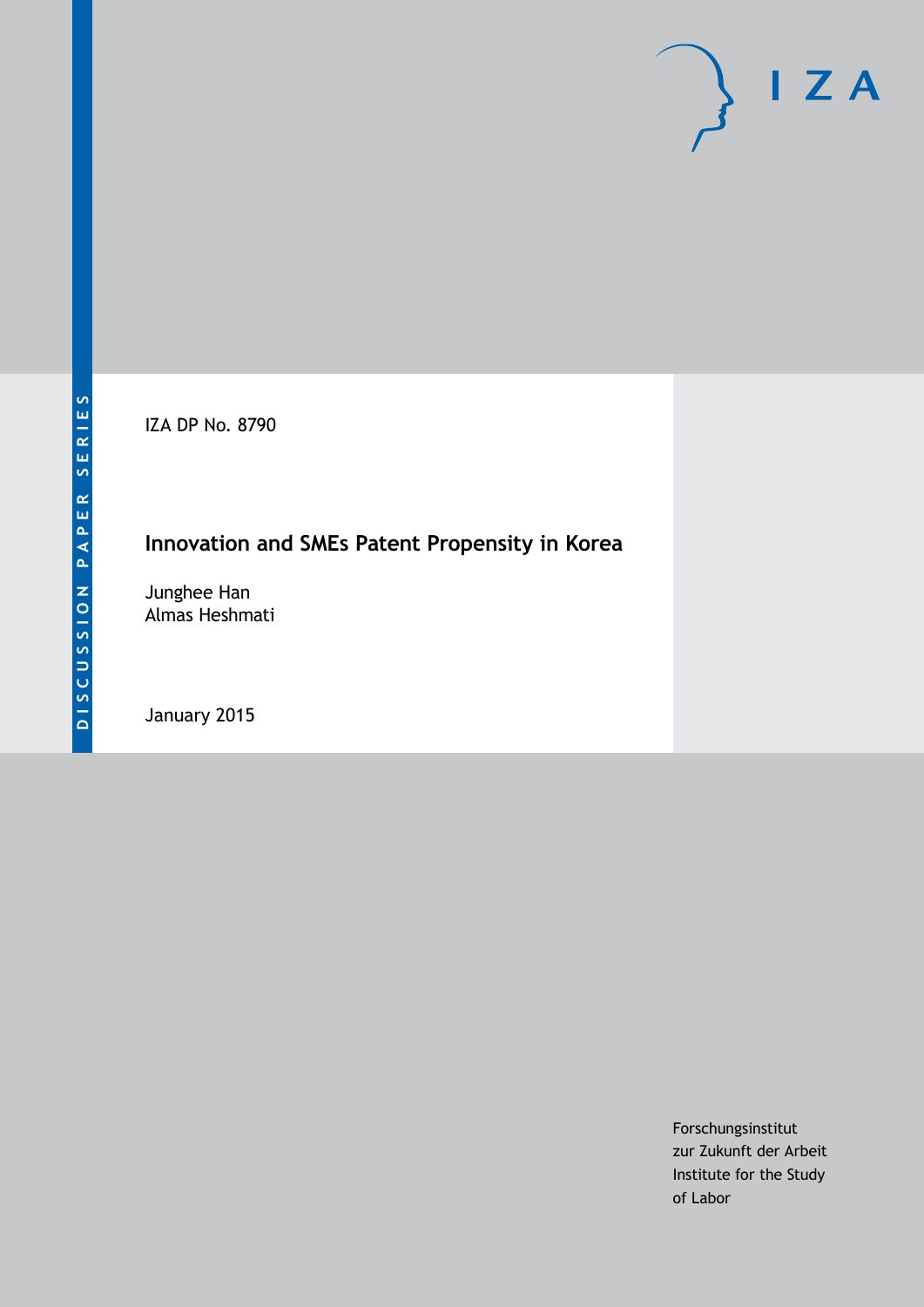# **Innovation and SMEs Patent Propensity in Korea**

# **Junghee Han**

*Chonnam National University*

# **Almas Heshmati**

*Jönköping International Business School, Sogang University and IZA*

Discussion Paper No. 8790 January 2015

IZA

P.O. Box 7240 53072 Bonn Germany

Phone: +49-228-3894-0 Fax: +49-228-3894-180 E-mail: [iza@iza.org](mailto:iza@iza.org)

Any opinions expressed here are those of the author(s) and not those of IZA. Research published in this series may include views on policy, but the institute itself takes no institutional policy positions. The IZA research network is committed to the IZA Guiding Principles of Research Integrity.

The Institute for the Study of Labor (IZA) in Bonn is a local and virtual international research center and a place of communication between science, politics and business. IZA is an independent nonprofit organization supported by Deutsche Post Foundation. The center is associated with the University of Bonn and offers a stimulating research environment through its international network, workshops and conferences, data service, project support, research visits and doctoral program. IZA engages in (i) original and internationally competitive research in all fields of labor economics, (ii) development of policy concepts, and (iii) dissemination of research results and concepts to the interested public.

IZA Discussion Papers often represent preliminary work and are circulated to encourage discussion. Citation of such a paper should account for its provisional character. A revised version may be available directly from the author.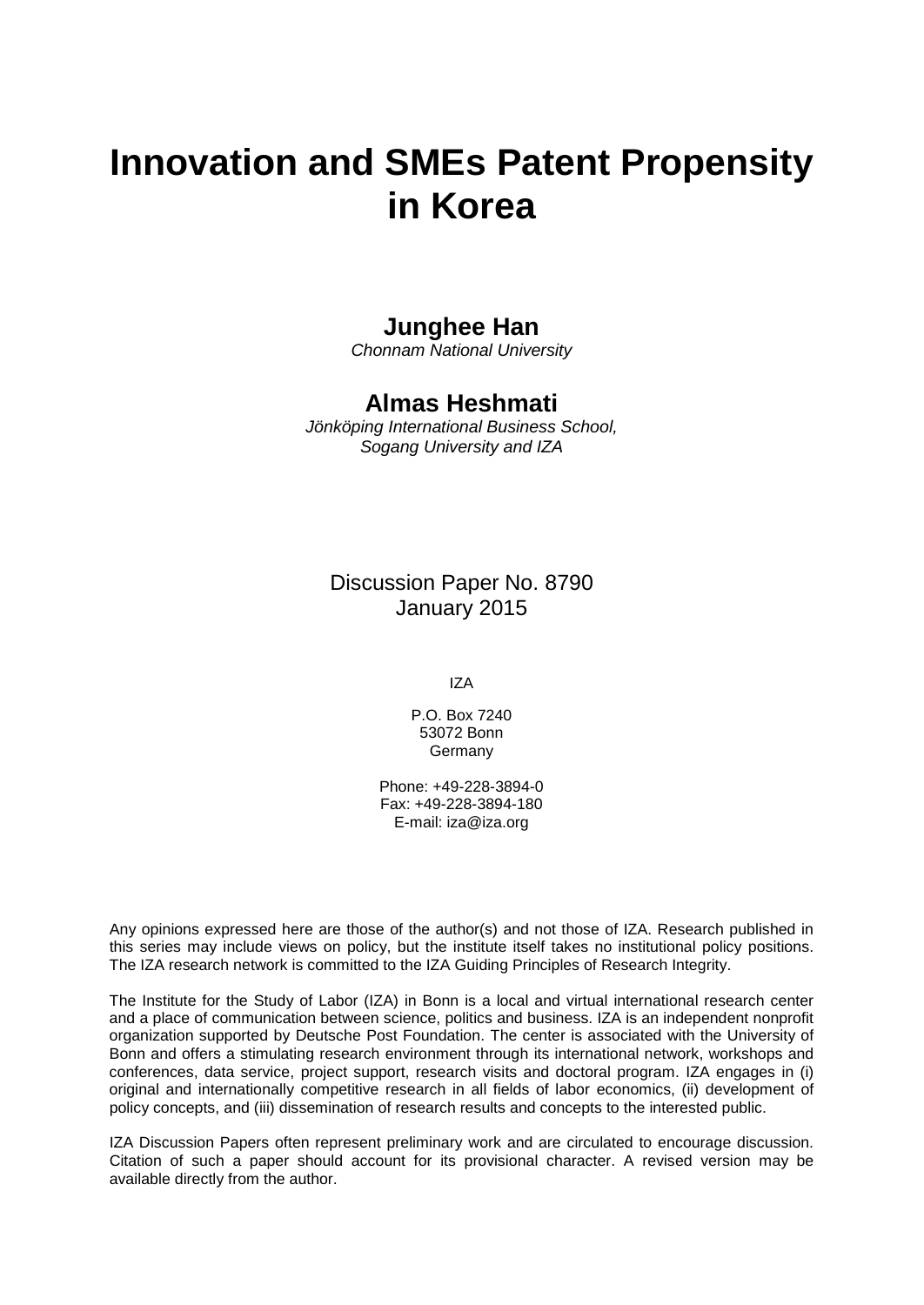IZA Discussion Paper No. 8790 January 2015

# **ABSTRACT**

# **Innovation and SMEs Patent Propensity in Korea**

This paper analyzes the patent propensity as an outcome of innovative activities of regional SMEs. To achieve the aims, we apply robust regression analysis to estimate the models to test 5 research hypotheses using 263 firm level data located at Gwangju region in Korea. Our empirical results show that a firm's industry characteristics, such as machinery and automotive parts industry, is negatively related with propensity to patent innovation. Also, unlike expectations, the InnoBiz firms designated as innovative SMEs by the government are not performing differently than general firms. Only the CEO's academic credentials are positively related with propensity to patent. From the findings, we can conclude that patenting propensity is not directly related with a firm's characteristics but mainly to CEO's managerial strategy. Also, we cannot find evidence for policy effectiveness from public support given to InnoBiz firms as part of the state policy to nurture photonic industry to boost regional economic development. Given the lack of strong policy effects, a new industry policy should be considered to actively promote SMEs innovativeness.

JEL Classification: C51, D22, O31, O32

Keywords: patent propensity, photonic industry, SMEs growth, R&D, innovation, InnoBiz, Korea

Corresponding author:

Almas Heshmati Department of Economics Sogang University Room K526, 35 Baekbeom-Ro, Mapo-Gu Seoul 121-742 Korea E-mail: [heshmati@sogang.ac.kr](mailto:heshmati@sogang.ac.kr)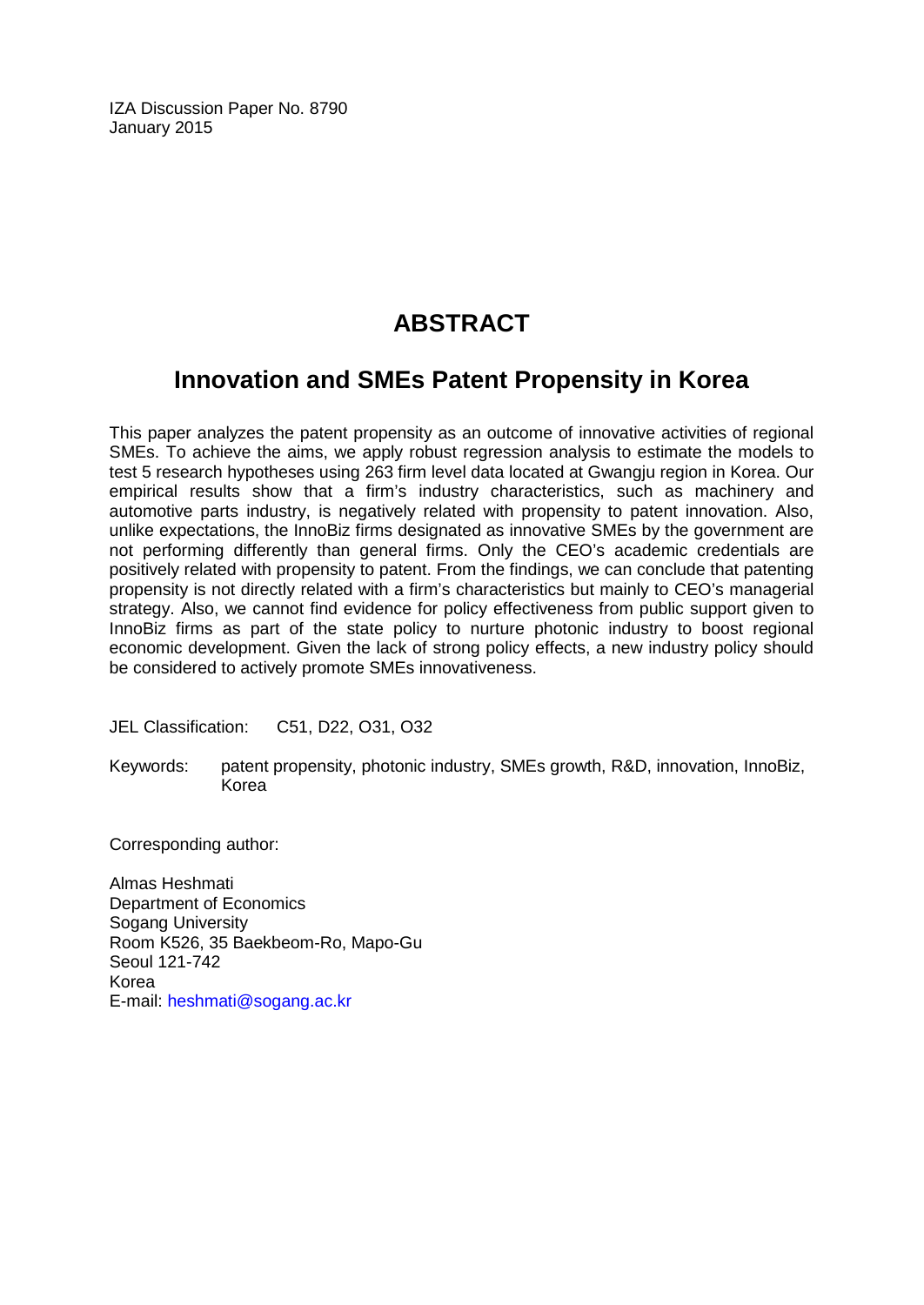#### **1. Introduction**

Patenting is the representative proxy of innovation outputs and as such, an important managerial strategic activity. However, it is not the only mean for appropriation, i.e. for capturing returns from R&D investments (Teece, 1986; Levin et al., 1987). For example, instead of patenting, firms can also choose to protect their innovations by secrecy, sales or service efforts, lead time creation, and/or low-cost production (e.g. Levin et al., 1987). Patents can contribute to the performance of firms through improvements in the rate of innovation, productivity, and market value (Bloom and Van Reenen, 2002; Griliches, 1981; 1990; Hall, 2004). Patenting strategy plays an important role in firm growth. Regardless of firm sizes, innovation is crucial to securing constant growth for all corporations. Both firm survival and firm growth have been dealt with equally by researchers (Geroski, 1995; Sutton, 1997). For small and medium–sized enterprises (SMEs), the growth of firms is critical to ensuring survival (Lotti et al., 2009). A firm's constant growth is homework for all managers. A variety of managerial activities exist for this (e.g., searching for new idea, enlarging the network activities). Innovation is at core of contemporary business, and therefore, innovation investments are central to the competitiveness of firms. Patent as innovation outputs can be used as a tool not only for protection in innovation management but also for incentives creation, collaboration, negotiation, licensing, etc. (Scherer, 1983; Arundel and Kabla, 1998; Granstrand, 1999; Nicolas, 2011; Han et al., 2011). Patents were used to attracting customers and venture capital, which is of utmost importance for the survival and growth of innovative firms. Thus, patenting plays an important role even in firms where the protection functions secondary.

The previous literatures, in particular, studies of the relationship between research and development (R&D) activities and SMEs growth are especially valuable at the regional level. R&D activities have various facets. R&D activities enable firm to diversify their activities such as forming strategic cooperation network with other firms (Roger, 2004; Han et al., 2008), absorbing knowledge created from the relationships formed with agents, as well as maximizing their capacity to use that knowledge to increase their performance (Cohen and Levinthal, 1990; Han et al., 2008). R&D activities vary greatly according to the industries. So, patent propensity could also differ according to the industries along with other factors. The objective of this study is to empirically find whether industry characteristics, firm characteristics, InnoBiz (innovative firm certified by the government), firm age, research division, and CEO's academic credentials affect the firms' patent propensity. The naming of InnoBiz originates from a compound with 'Innovation' and 'Business', which means the Act on Promotion of Technology Innovation based on technical excellence like High-Technology firm system designated by Small Business Innovation Research (SBIR) in the United States. This paper will shed new light on ways of innovation polices aimed to influence firm's growth in Korea.

In order to achieve the research goal, we consider a sample of 263 SME firms from the manufacturing industries consisting of high-tech as well as non-high-tech firms operating in Gwangu, South Korea. We believe SMEs located in Gwangu have certain weakness in their R&D activities due to the uneven industrial development policy implemented by Gwangu region, which is the lowest among eight main regions in Korea. The sample of firms included by the government designated innovative firms in Guangju between 2010 and 2013. The data is collected from several institutions (i.e.,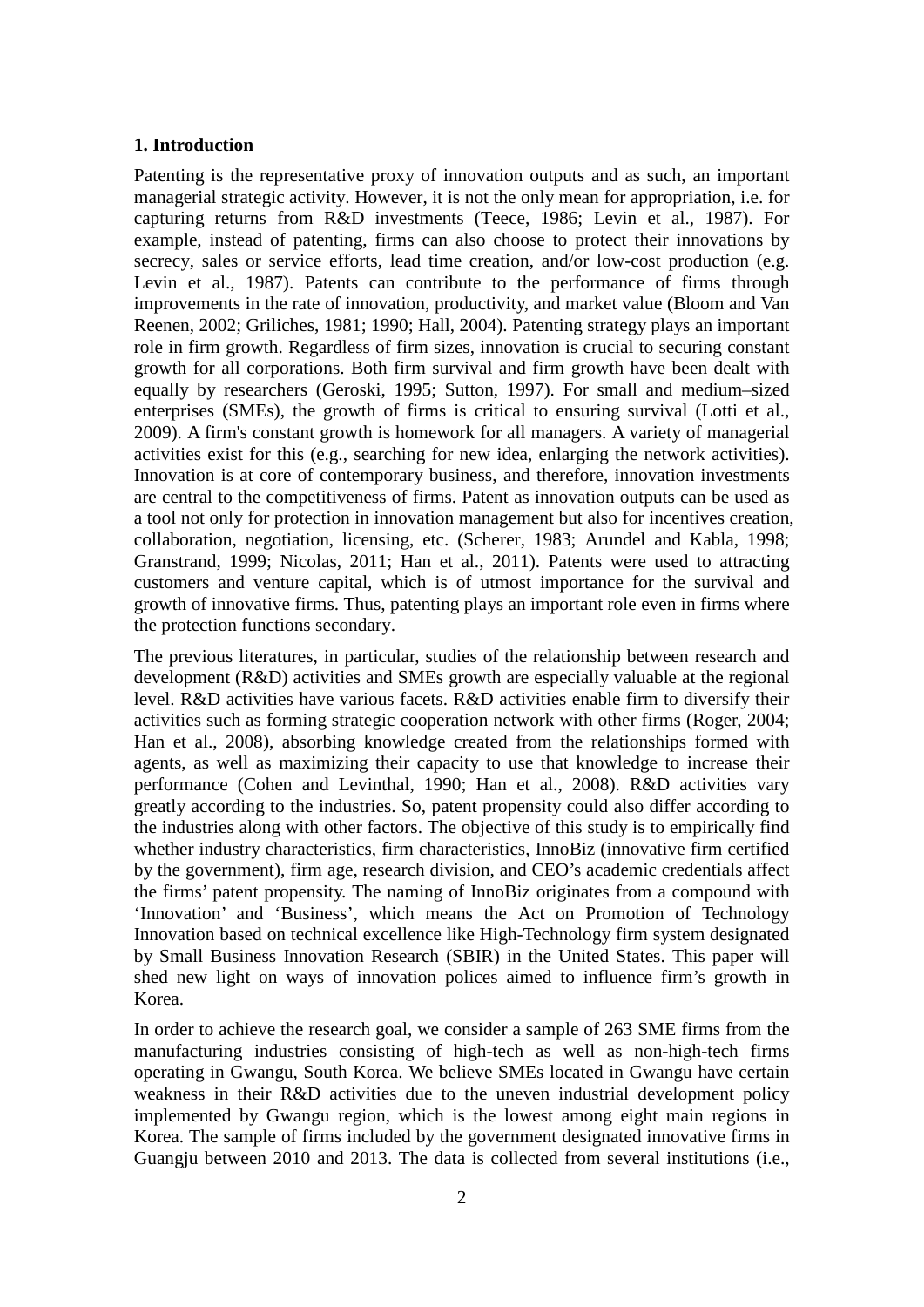SMEs center, Association of Managerial Foundation in Gwangju, and Cooperation of InnoBiz). According to the findings, CEO's academic credentials are the primary factor positively associated with the patent propensity. Surprisingly, with regard to the industry characteristics, both automotive parts industry and electronics and electricity industry are less likely to patent innovations; they are rather interested in cost comparativeness. Lack of difference in innovation activities and outcome between InnoBiz firms and general SMEs is highly unlikely. Another factor of importance is the number of researchers that has positive effect on the patent propensity.

The remainder of the study is structured as follows. Section 2 presents the literature review and hypothesis investigated. Section 3 presents data sets, variables, and estimation methodology. Section 4 presents the results and discusses them. Finally, Section 5 presents conclusions and implications.

# **2. Literature Review and Hypothesis**

Innovation is at core of competitiveness of firms. Investment in R&D within limited resources is a very important managerial strategy because it is difficult for innovators to exclude others from benefiting the developed knowledge resources. In spite of it, we have questions as to why firms have patenting strategy. Various previous studies have tried to answer those questions. The concept of patent propensity has different meaning. Scherer (1983) emphasizes on patent for R&D ratio as an outcome, while Mansfield (1986) and Arundel and Kabla (1998) define patent propensity as probability to patent a patentable invention. Previous studies on patent propensity show the patent propensity differs among industries (Scherer, 1983; Mansfield, 1986).

Important reasons for firms to patent include: to prevent imitation, to avoid trials, to reach strong positions in negotiations (Arundel et al., 1998; Duguet and Kabla, 1998; Granstrand, 1999; Nicolas, 2011; Han et al., 2011), to block other firms' R&D and patenting efforts (Han et al., 2011; Thumm, 2004), to enhance the firm's reputation (Thumm, 2004), and more so for small firms than for large ones according to the previous studies (Cohen et al., 2000). Hall and Ziedonis (2001) found that the value of patents as 'bargaining chips' in negotiations had increased. Worth noting, moreover, is that standard-setting motives for patenting have been of increasing importance, especially within the telecommunications industry (Granstrand, 1998). Patenting is not only a means for appropriation, i.e. for capturing returns from R&D investments (Teece, 1986). According to Hsu and Ziedonis' (2008) findings, patent filings have economically large effect on investor estimates of start-up values. In this study, they also show that the effect of patenting on start-up valuation is more pronounced in earlier financing rounds, consistent with the view that patents provide a mechanism for overcoming early-stage disclosure issues in the market.

## **2.1 Patent propensity and innovative firms**

Patent-based indicators are increasingly used to assessing the rate of innovative activities. Of course, it is well known that not all inventions are patentable and that not all patentable inventions are actually patented. At the firm level, an increasing number of empirical works have studied which firm characteristics increase the likelihood to innovate and enhance productivity of firms (Heger and Zaby, 2012). As mentioned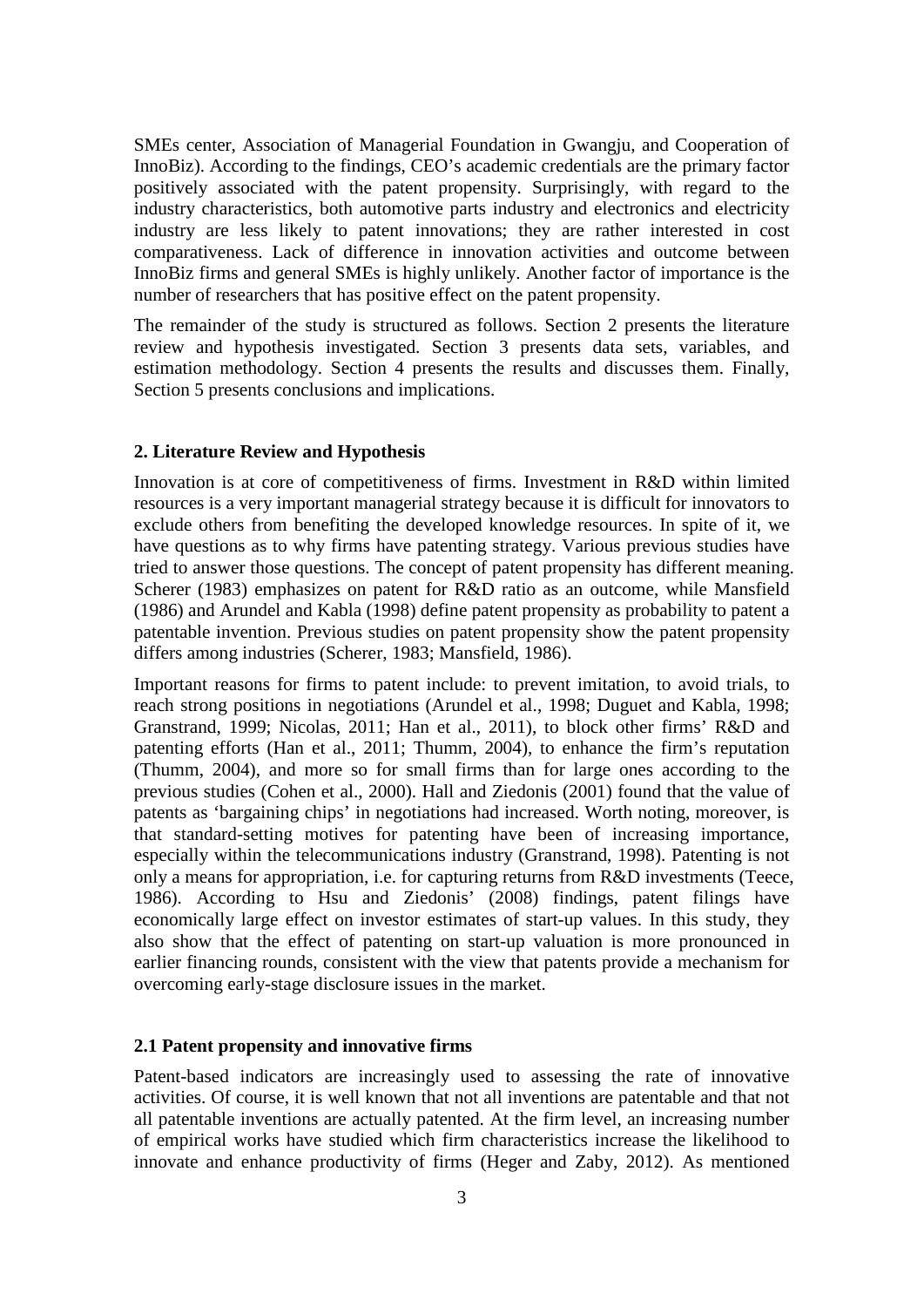earlier, patent propensity varies across industries. Mansfied (1986) shows differences of patent propensity according to the industry by conducting survey of 100 United Stated manufacturing firms, (i.e., ranging from 50% in primary metals to 86% in petroleum and machinery).

Studies of European firms have confirmed such industry variations and show that patent propensity is lower for process innovations than for product innovations (Arundel and Kabla, 1998; Brouwer and Kleinknecht, 1999). This means that a common view is that patent protection is in general more effective for product innovation than process invention since the latter is more difficult to reverse-engineer (Grandstand, 1999). Bouwer and Kleinknecht (1999) show that patent propensity is higher among R&D centered firms by doing survey of 1,300 Dutch manufacturing firms. According to Scherer (1983)' findings, patent numbers correlate with R&D linearly. In other words, the more we invest in R&D, the more patents is registered. Also, R&D expenditure contributes to increased diversification of activities, making SMEs more competitive [\(Rogers, 2004](http://www.sciencedirect.com/science/article/pii/S0048733311001685#bib0260) ).

Heger and Zaby (2012) find that a firm's propensity to patent increases in its technological lead in industries in which reverse engineering is relatively easy. That is, if a firm is highly successful but threatened by low cost imitation, it is more likely to patent since it has more to lose. Nicholas (2011) finds if R&D facilities are geographically located close to the firm, a firm is likely to have higher patent propensity. Gwangju city has tried to attract the Public R&D facilities to be located in the region since 2001. As a result, there are many R&D facilities including Korea Photonics institutes in Gwangju. InnoBiz firms are recognized by the government as innovative in Korea, so the preceding literature review suggests the following hypothesis:

*Hypothesis 1: InnoBiz (designated innovative) firms are more creative in patenting than general SMEs.* 

# **2.2 R&D intensity and R&D division**

One of the often measured types of innovation activities is R&D intensity. Scherer (1983) defined R&D intensity as patent per R&D investment ratio. Alike Scherer's definition, commonly, R&D intensity has used investment for research and development per turnover or total sale. In order to effectively fulfill the innovation output, inter or intra organizational structure and relationships is important [\(Eisingerich](http://www.sciencedirect.com/science/article/pii/S0048733311001685#bib0100) et al., [2009\)](http://www.sciencedirect.com/science/article/pii/S0048733311001685#bib0100). The previous literature shows that in order to boost firm growth, a firm has an internal good organizational such as a research division [\(Eisingerich](http://www.sciencedirect.com/science/article/pii/S0048733311001685#bib0100) et al., 2009). The function of research division varies and includes: suitable strategies for diversifying activities for firm survival (Griliches, 1990), strategic cooperation between firms with respect to R&D projects (Williams and Lee, [2009\)](http://www.sciencedirect.com/science/article/pii/S0048733311001685#bib0190), greater external knowledge absorption [\(Cohen and Levinthal, 1990\)](http://www.sciencedirect.com/science/article/pii/S0048733311001685#bib0065), and the greater capacity to implement complementary strategies with other firms or R&D institutions [\(Arora](http://www.sciencedirect.com/science/article/pii/S0048733311001685#bib0015) and [Gambardella,](http://www.sciencedirect.com/science/article/pii/S0048733311001685#bib0015) 1990).

Lerner and Wulff (2007) find that in firms, centralized R&D division and long-term incentives for managers go together with more heavily cited and original patents, suggesting that centralized R&D is more conducive to encouraging original research.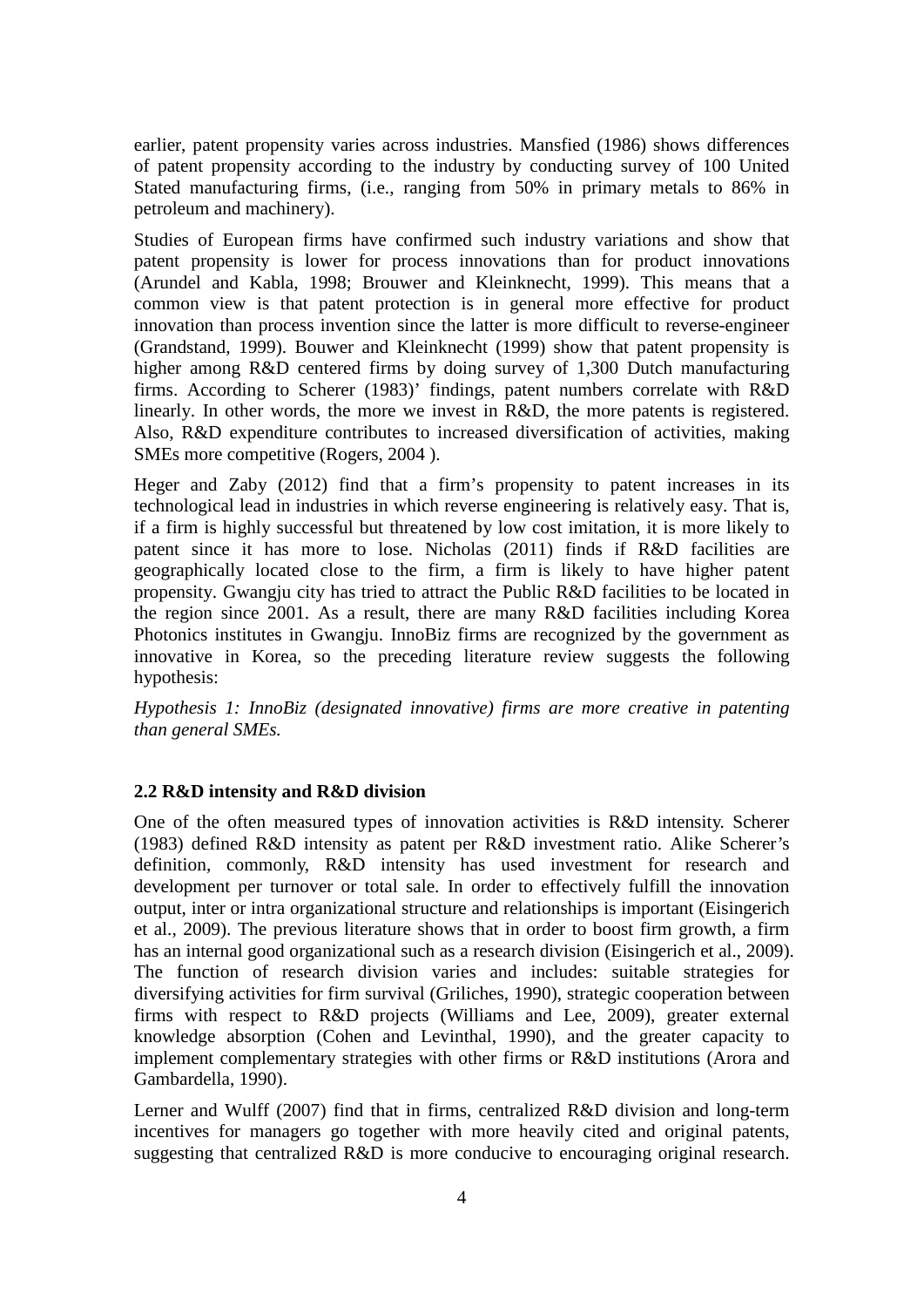Argyre and Silverman (2004) found that a centralized R&D division will generate innovations that have a larger and broader impact on subsequent technological evolution compared to decentralized research. In the case of innovative SMEs like InnoBiz in Korea, establishing the research division is mandatory to obtain certificate for InnoBiz. In capturing the InnoBiz effect, we formulate the following hypothesis:

*Hypothesis 2: Research fund and research division are of greater importance in patent propensity in terms of the performance of SMEs.*

## **2.3 Firm size and age**

Various previous studies explain a positive relationship between the firm size and patent propensity. Mansfied (1986) shows that patent propensity increases with firm size through the survey of 100 U.S firms. In another study, according to the findings from the empirical study on Europe's 604 largest industrial firms, patent propensity increases with the firm size (Arundel and Kabla, 1998). Nicholas (2011) shows that patent propensity differs according to the industry characteristics, firm size, and geographic location of R&D facilities. Also, by doing survey among 2,777 innovative firms in the 1920s and 1930s, Nicholas (2011) emphasizes that the determinant of patent propensity depends on whether R&D facilities exist or not. Chabchoub and Niosi (2005) find that by using financial, geographic and patent data, determinant of propensity to patent is closely related to the firm size.

Many firm level studies investigate firm growth. Several studies (e.g., [Lotti et al., 2009\)](http://www.sciencedirect.com/science/article/pii/S0048733311001685#bib0200) have concluded that smaller firms grow faster than larger ones. In the context of SMEs, larger, older firms will be expected to grow less than smaller, younger ones. Therefore, we can expect the relationships between size and growth and between age and growth to be negative. Small or young firm tend to have higher patent per R&D ratios than large ones (Bound et al., 1984; Granstrand, 1988). One part of the explanation could be that small firms have higher R&D yields but lower patent propensities than large firms. Another part of the explanation could be that innovation activities in large firms are underestimated when measured with patent statistics while innovation activities in small firms are underestimated when measured by R&D statistics (Pavitt, 1982). Based on the above considerations, we formulate the following hypothesis:

*Hypothesis 3: Older firms are more likely to have patent propensity than younger firms.*

# **2.4 Characteristics of SMEs**

Hoffman et al. (1998) argue based on a literature review that the innovative activities of SMEs are more likely to involve product than process innovation, more likely to focus on niche rather than mass markets, and more likely to involve linkages to external resource. Small firms are also more likely to patent, to license, or to convince investors and banks of the value of their inventions (Granstrand, 1988; Rassenfosse, 2012).

The innovating small firms are typically specialized in their technological strategies, concentrating on product innovation in specific producers' goods, such as machine tools, scientific instruments, specialized chemicals, or software. Their key strategic strengths are the ability to match technology with specific customer requirements. The key strategic tasks are finding and maintaining a stable product niche, and benefiting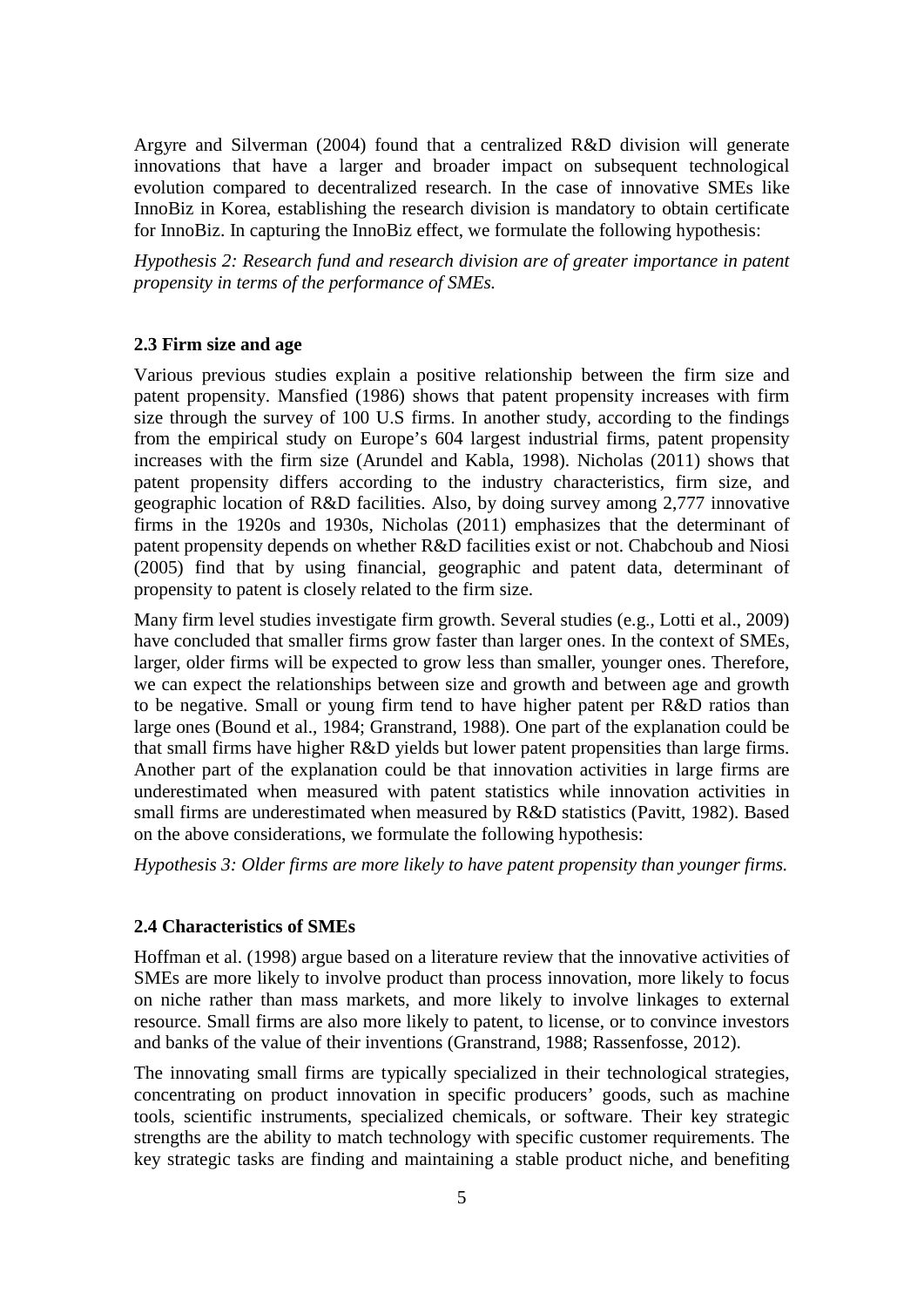systematically from user experience. Mansfield (1986) found that patent propensity varies over firm's characteristics, e.g., industries, ranging from 50% in primary metals to 86% in petroleum and machinery. The patentable invention per R&D ratio varies over industries. Patent propensity did not change significantly between the late 1960s and early 1980s. Patent propensity increases with the firm size. Arundel and Kabla (1998) showed that through survey of Europe's 604 Industrial firms, propensity to patent also varies over industries, e.g., for product innovations ranging from 8.1% in textiles to 79.2% in pharmaceuticals. Patent propensity is higher for product innovations (average 35.9%) than process innovations (average 24.8%). Patent propensity increases with the firm size. R&D intensity does not affect patent propensity.

Nicholas (2011) showed that firms of the 1920s and 1930s were more likely to patent than modern R&D firms. Industry, firm size, and geographic location of R&D facilities are important determinants of the propensity to file for at least one patent. The preceding literature review suggests the following hypothesis:

*Hypothesis 4: The firm's characteristics are related with innovative output measured as patent.* 

## **2.5 CEO's academic career**

CEO's ability is the composition of observable and quantifiable characteristics such as education and work experience, as well as unobservable and potentially nonquantifiable characteristics such as leadership and team-building skills. Managers make a number of strategic choices when trying to capture returns from innovation investments, including what appropriation strategy to use and whether or not to patent. These are among the strategic choices that depend on the firm size among other things. Interestingly, Kim and Han (2014) show that CEO's academic credentials are not related with firm performance in Korea. However, age is a related factor; namely, a young CEO is likely to have a higher performance than their older CEO counterparts; a young CEO is likely to have better academic credentials, (e.g., in Korea, more than 90% of CEOs of venture firms have a Ph.D. degree) than their older counterparts.

CEO's education potentially impacts his ability in three mutually non-exclusive ways. First, education could potentially contribute to the CEO's knowledge, perspective, and ability to understand technical and abstract concepts. Second, a higher level of education could be a sign of the CEO's intellectual ability to persevere on challenging intellectual activities. Finally, the social networks acquired in college and graduate schools can be quite helpful professionally in the future innovative ventures. As discussed above, however, CEO's education is just one of the determinants of CEO's ability. Hence, it is a priori unclear how much impact CEO's education has on firm performance (Bhagat et al., 2010). The concept of entrepreneurship is neither entirely clear in the literature nor commonly agreed upon (e.g. Gartner, 1990; Covin and Slevin, 1991; Dean and Meyer, 1996) despite its long history arguably dating back to the  $17<sup>th</sup>$ century. However, here, the entrepreneurial SMEs are defined as SMEs that base their businesses on new or improved technologies and/or that are newly established or with new or improved means of commercialization and growth. Thus, the preceding literature review suggests the following hypothesis:

*Hypothesis 5: CEO's academic career/credentials is (are) positively related with patent*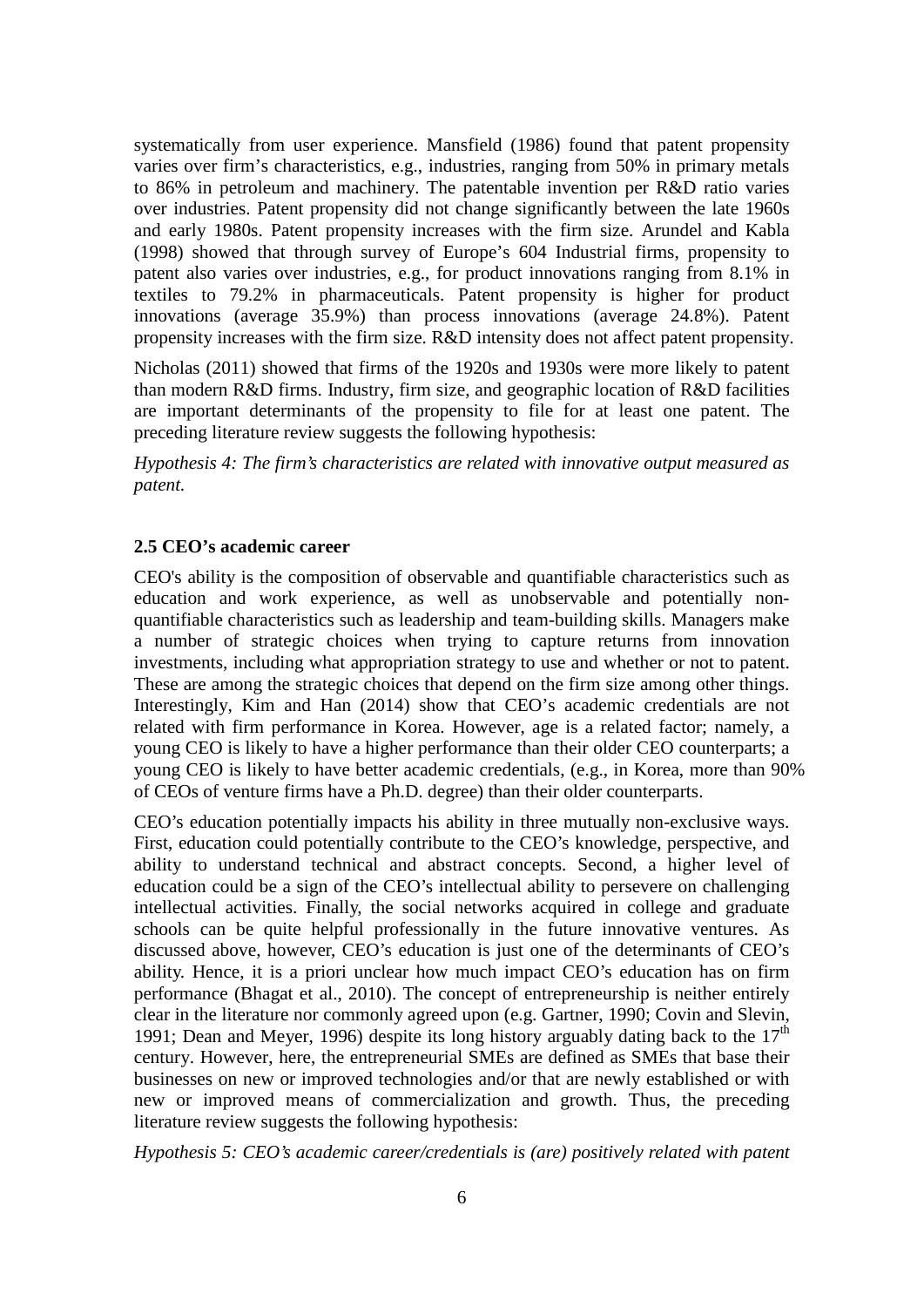#### **2.6 Other control variables**

We use several control variables in our analyses whose choices are guided by the previous literature findings. For instance, the number of researchers is controlled in this paper. If a firm has research division like a research center, the number of researchers affects the patent activities already. Namely, a researcher still works primarily in a research role, rather than product development or marketing (Lowe, 2001). Thus, given our sample, the number of researchers is to be controlled.

#### **3. Data and Research Methodology**

As described above, the objective of this paper is to find the relationship between innovative firm and patent propensity. This is against the background that InnoBiz and entrepreneurship SMEs are expected to have a higher innovative propensity than general SMEs in Gwangju. The assembled dataset was composed of 15 variables that could be related to a firm's characteristics including financial performance over the last 3 years. Taking into consideration the regional industry conditions, the data collected from the automotive part industry & machinery, electronic & electricity industry, and photonic industry is utilized for the purpose. It covers the period from 2011 to 2013, accounting for representativeness of the firms.

The data set is unique. In particular, in order to test the stated research hypothesis, this study draws on representativeness of each firm. Patent data was collected from the Korea Institute of Patent Information (KIPI), an affiliated public institute of the Korean Intellectual Property Office (KIPO). KIPI has been designated as a specialized institute providing information on industrial property rights to build an information infrastructure for Korea's intellectual property. Independent variables (e.g., R&D intensity, firm age, CEO's academic degree, and the number of researcher) were obtained from the Korean Investment Service, a Moody's affiliate, and the Korean Small and Medium Business Administration (SMBA). SMBA has supported Korea's SME-led innovation as a dynamo of the national economy. Namely, SMBA's primary mission has been to foster challenging and innovative SMEs to maximize the growth potential of Korea. In particular, SMBA's regional branch office keeps subtle data, for example, CEOs' career history, where the employees are coming from, financial states, main product lines, etc. We utilize this data for analysis of innovative outputs as a means of data complementary.

The data composed of 263 firms was collected from official databases and covers the period from 2010 to 2013. The sample is suitable for studying the research goal since it is well known for its high share of entrepreneurial and manufacturing SMEs. Concerning the firm size, SMBA definition based on fewer than 350 employees was used. The structure of employees was composed from 1 to 303. The mean employee value is 36. Considering InnoBiz, 112 firms (43%) are certificated. The frequency distribution of the industry categorical variables is 151 (58%), 51 (19%) and 61 firms (23%) for automotive part and machinery industry, electronic and electricity industry, and photonic industry respectively. The industry frequency distribution (Figure 1) shows that the regional industry characteristic that Gwangju has the biggest automotive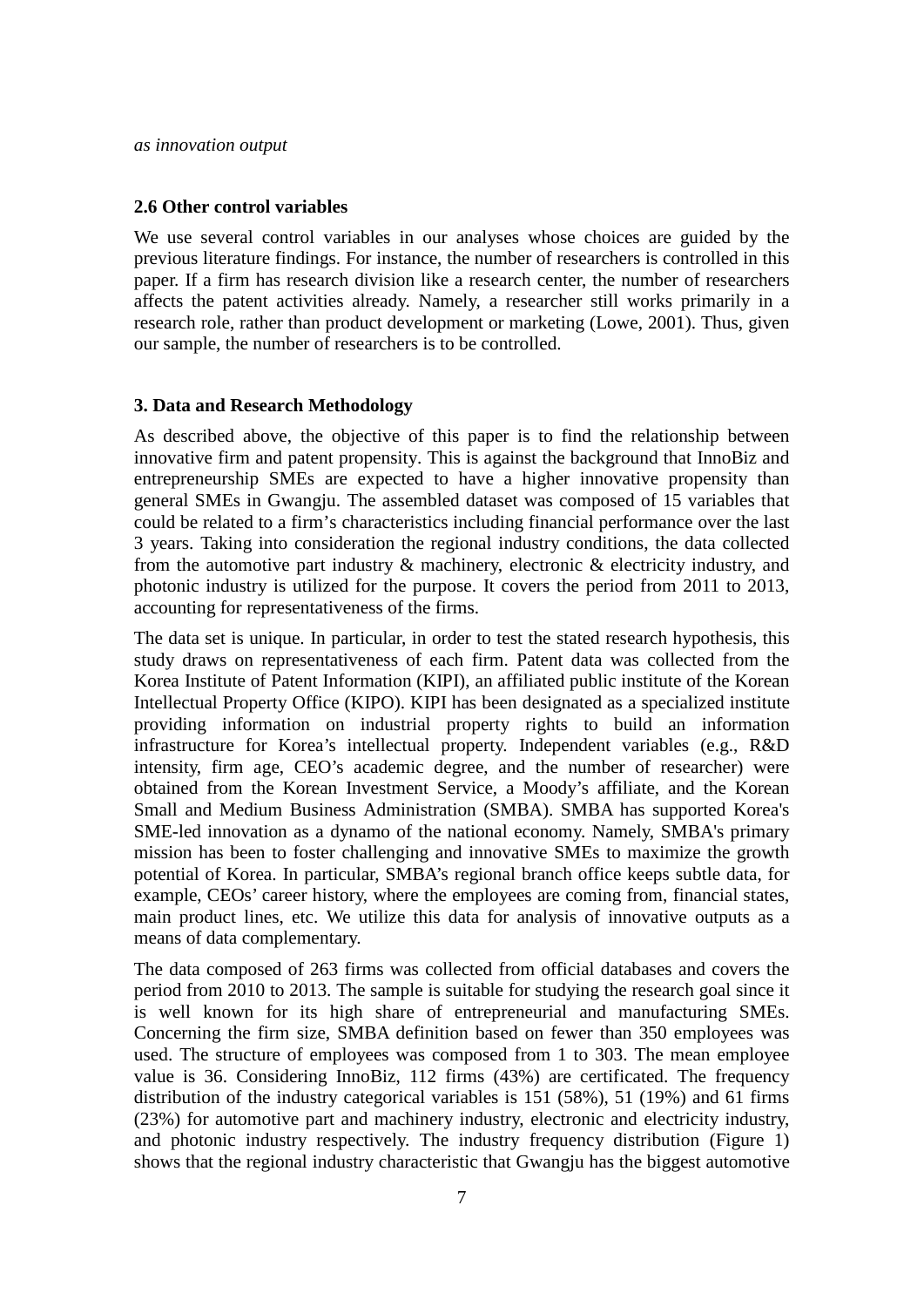firm, KIA. So, the first tier and second tier of KIA automotive company are more than 50% of the regional firms. Figure 1 shows that the ratio of industry is balanced in representing the regional firms. As a global car maker, KIA has been pivotal in its contribution to the development of regional economy and growth. There are so many automotive relative SME firms in the line of value chain. Traditionally, electronic and electricity industry is the second biggest contributor to the regional economy in GwangJu.





From the raw data, we find that the ratio of InnoBiz (43%) is relatively high considering the history of implementing the InnoBiz certificated firms first in 2001. We can assume that young firms with less than 10 years of operation are mainly InnoBiz. The data also informs that young firms could be more innovative than others. Considering the number of patent for each firm in the last 3 years, it can be found that young firms have higher number of patents than older firms. Namely, InnoBiz firms are likely to be more engaged in innovative activity and have a higher success rate in generation of patents. In its 2001 regional economic policy, the central government designated Gwangju as a photonic industry complex area in order to boost the regional SMEs. The Korea Association for Photonics Industry Development (KAPID) was established with the purpose of developing South Korea's photonics industry and promoting and expanding relevant businesses. The Korean government has selected the photonics industry as one of its high-tech industries for the 21st century and has established plans for substantial investment and systematic promotion of this industry. As part of the government's strong support, the KAPID was set up as a major civil organization to promote the photonics industry. The photonics industry is a high valueadded cutting-edge industry based on new technologies.

As mentioned above, in accordance with the government's plan to promote the photonics industry, the nation's largest photonics-oriented industrial complex was established in Gwangju. Table 1 shows that the number of firms with a research division are relatively few at 84 (32 % out of 263), considering the number of InnoBiz which is 112 firms. From the dataset, we can assume that some of the InnoBiz firms do not even have a research division. Certainly, just because a firm has a research division, it does not mean that it is an innovative firm. The average age of the firm is 12 years, which is relatively young firm. With regard to the CEO's academic credentials, only a few have Ph.D. For the attributes of photonic industry, cutting edge technology and pure science knowledge are required. It is expected that the higher the CEO's academic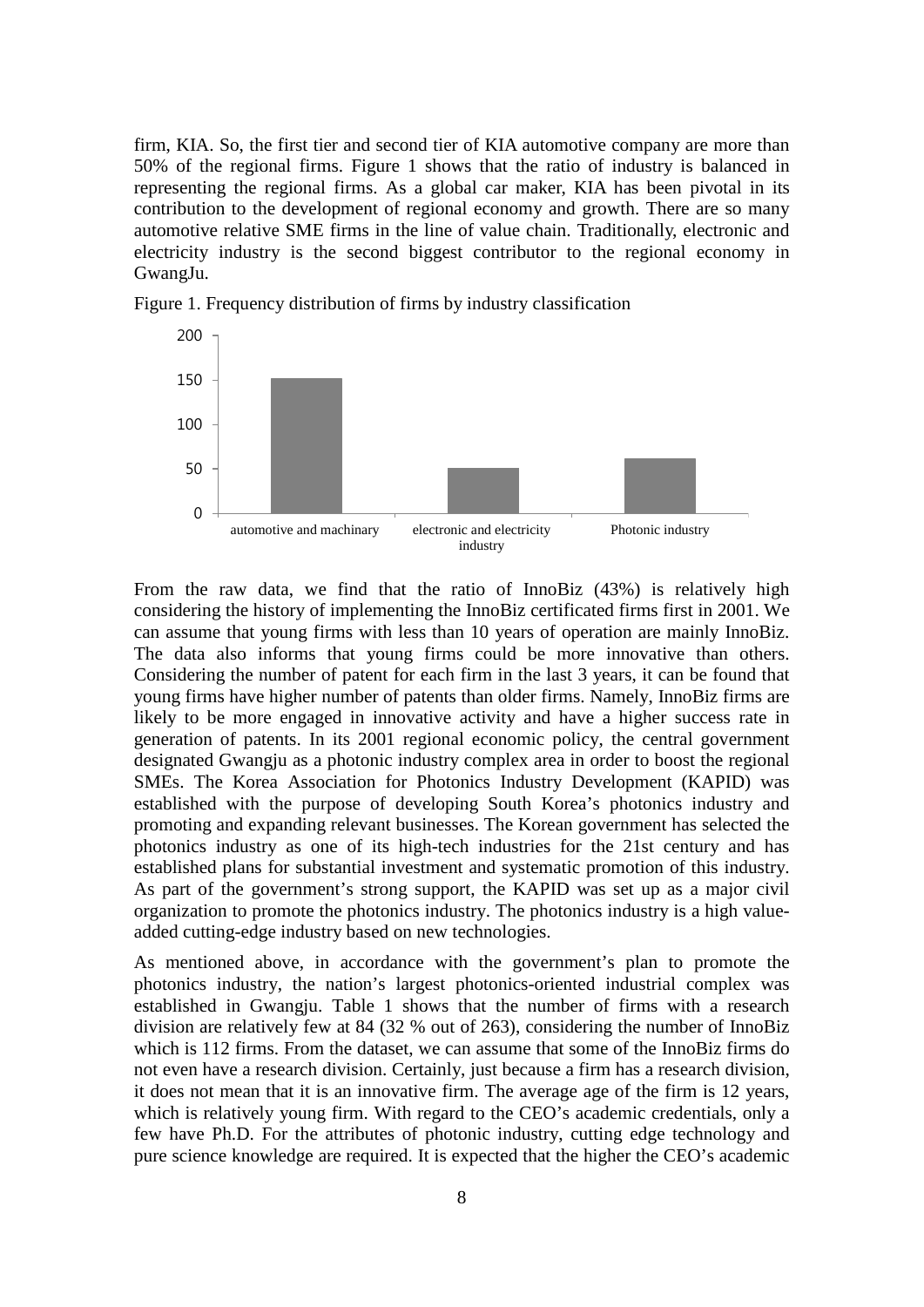credentials, such as Ph.D., the greater the likelihood of their innovation success. However, only 28 CEOs have Ph.D. Interestingly, the number of firms with no patents is more than half of the observations. Many firms have not been engaged in patent as an important innovative output from the data description.

#### Insert Table 1 here

Table 2 reports the summary statistics of the data. The correlation matrix of dependent and independent variables (Appendix A) showed that the correlation between the independent variables is not high, suggesting that multicollinearity and confounded effects are not a serious problem.

#### Insert Table 2 here

Based on the findings from the review of literature on innovation activities and innovative outcomes (patents) of SMEs and the availability of representative data, we have specified a model of patent propensity as follows:

$$
\begin{aligned} \text{Patents}_{i} &= \beta_{0} + \beta_{1} \text{ResFun}_{i} + \beta_{2} \text{Age}_{i} + \beta_{3} \text{ResDiv}_{i} + \beta_{4} \text{Researcher}_{i} + \beta_{5} \text{InnoBiz}_{i} \\ &+ \beta_{6} \text{IndCode}_{i} + \beta_{7} \text{CEOdeg}_{i} + \varepsilon_{i} \end{aligned}
$$

where the subscript *i* indicates firm, the ResFun, Age, ResDiv, Researcher, InnoBiz, IndCode, and CEOdeg are research fund, age of firm, research division, InnoBiz certified, industry code, and CEO degree, *β*'s are the effects of explanatory variables on the number of patents, and  $\varepsilon$  is an error term capturing the effects of left out variables, measurement error in patents, and random events. The IndCode and CEOdeg are categorical variables. For a matter of sensitivity analysis of the relationship between patent of explanatory variables, several models are estimated. Multivariate regression analysis is used for estimation using the OLS method with robust standard errors. The results are presented below.

#### **4. Results and Implications**

Patents are frequently considered to be an indicator for outputs of a research and development. This indicator may be considered as handy in valuing the output of research activities. However, there are some shortcomings to this indicator. For example, a company or an individual sometimes does not want to disclose the results of their research in order to preserve exclusive or monopoly rights to their invention or innovation.

In this paper, 5 research hypotheses are being tested. In order to elaborate the empirical findings, interviewing is also being utilized. Table 3 presents the empirical results from the estimation of the patent propensity model. We find that the first research hypothesis, (i.e., InnoBiz firm is more creative in patents than general SMEs) is statistically rejected. As we mentioned previously, InnoBiz firm was designated by the government among the general SMEs as innovative firms by screening firms by their innovative performance. This finding is unexpected, when taking into account the designation process. InnoBiz certificate is given by evaluating the innovative performances based on the Oslo manual with standardized list of indicators of innovation and innovativeness. So, once some SMEs have obtained InnoBiz certificate, these are considered as innovation-driven firms. Of course, innovation output can be measured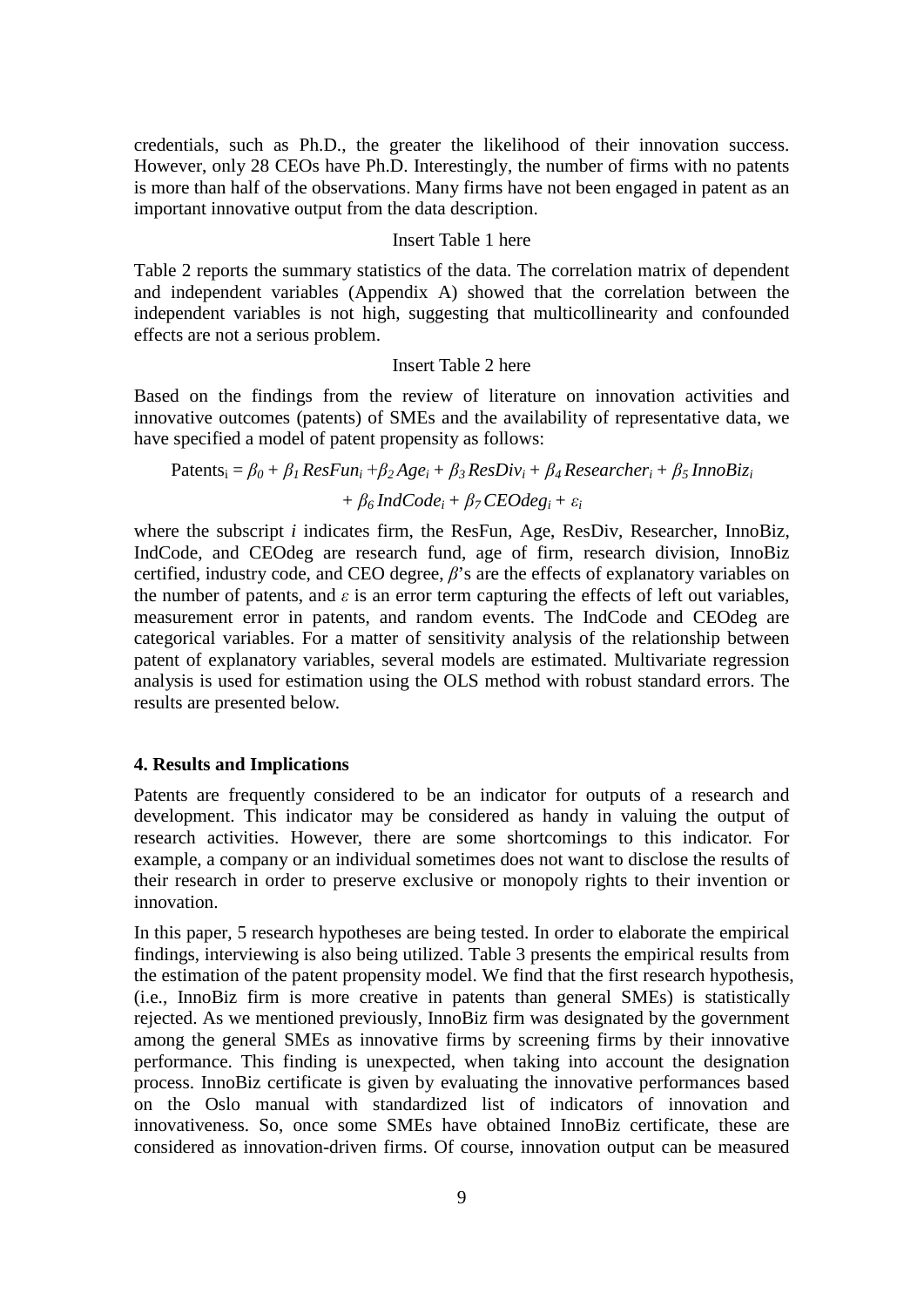by various aspects including patents and share of sales attributed to new products and processes. In light of the findings of Holgersson (2012)'s study, result of hypothesis 1 is somewhat understandable. Holgersson (2012) showed interesting results by analyzing the survey of patenting and entrepreneurship in the United States by summarizing the responses of 1,332 early-stage technology companies founded since 1998. According to the findings, the traditional theory that patents provide an incentive to invent is varied subtly. Surprisingly, startup executives' responses indicate that patents generally provide relatively weak incentives to conduct innovative activities.

## Insert Table 3 here

Establishing internal research division is mandatory in Korea to obtain the InnoBiz certificate and to take advantage of public incentives provided. The previous research findings show that in order to boost firm growth, a firm needs to have good internal research organization and capacity including a research division [\(Eisingerich](http://www.sciencedirect.com/science/article/pii/S0048733311001685#bib0100) et al., [2009\)](http://www.sciencedirect.com/science/article/pii/S0048733311001685#bib0100).

Hypothesis 2 (i.e., Research fund and research division is of greater importance in patent propensity in terms of the performance of SMEs.) is also statistically rejected with respect to research division. In other words, it can be assumed that research divisions within the firms may not pursue patenting but enhancing other performance activities, such as creating new product line designs and creating new marketing strategies. First, as mentioned above, the function of research division varies including: suitable strategies for diversifying activities for firm survival; strategic cooperation between firms with respect to R&D projects; greater external knowledge absorption [\(Cohen and Levinthal, 1990\)](http://www.sciencedirect.com/science/article/pii/S0048733311001685#bib0065), and greater capacity to implement complementary strategies with other firms or R&D institutions (Arora and [Gambardella,](http://www.sciencedirect.com/science/article/pii/S0048733311001685#bib0015) 1990). Second, it can be assumed that research divisions may not facilitate research and development, but may give priority to survival strategies like other management divisions. According to the interview from researchers, there are several reasons opting against patent protection: the technology not being patentable; the high costs associated with prosecuting and enforcing the patent; the perception that, with reverse engineering, that patents may afford relatively weak protection; and the fear of disclosure.

However, a somewhat expected result is that the research fund and the number of researchers used as control variable are positively related with patenting and are statistically significant.

Small firms or young firm tend to have higher patent per R&D ratio than large ones (Bound et al., 1984; Granstrand, 1988). One part of the explanation could be that small firms have higher R&D yields but lower patent propensities than large firms. Another explanation could be that innovation activities in large firms are underestimated when measured with patent statistics while those in small firms are underestimated when measured by R&D statistics (Pavitt, 1982).

Hypothesis 3 (i.e., the older firm is likely to have a lower patent propensity than the young firm) is statistically insignificant and thereby rejected. Considering the data analysis, we expected this finding since more than 80% of younger firms (157 firms) that are less than 10 years have no patents. Even though young firms are more likely to invest in R&D, the rejected hypothesis 3 may be explained by unmeasured variables such as external effects. Using the discussion with entrepreneur and researchers, most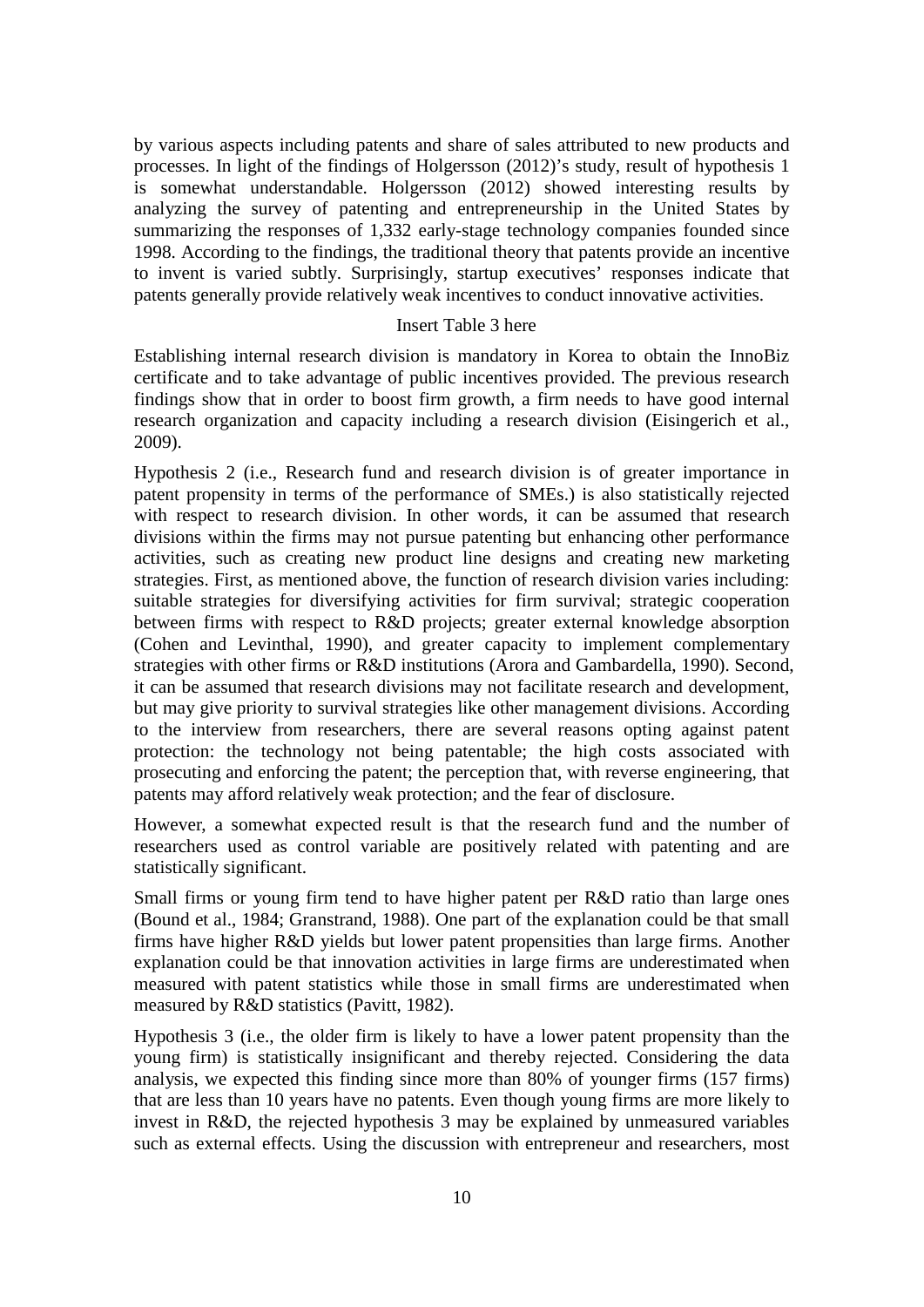common reasons why startups choose not to patent their innovation included: not wanting to disclose the information; the cost of getting the patent, including the attorneys' fees; that competitors could have easily invented around the patent; that they believed trade secret was adequate protection; the cost of enforcing the patent, including actions in court; that they did not believe the technology was patentable; and that they had no need for legal protection. The literature reviewed showed that Mansfield (1986) found patent propensity to vary by firm's characteristics. The patentable invention per R&D ratio varied across industries.

Hypothesis 4 (i.e., firm's characteristics are related with patent) is negative and significant for both automotive & machinery and electronic and electricity industries. Based on the discussion with entrepreneurs and researchers, it was found that regardless of firm's characteristics, the reason they do not want to patent is the cost of filing and the belief that the technology was not patentable. This finding shows that in comparison with other regional industry conditions of neighboring regions like Changwon, Gwangju is lagging behind. According to analysis of the raw data for automotive & machinery, these firms origin was the automotive mold manufacture. Mold industry has been known as the representative industry in Gwangju. In general, what is important is not patenting but manufacturing with cost competitiveness in the mold industry. We found that core automotive & machinery parts are brought from SMEs in the Changwon area instead of Gwangju. In order to improve the tier systems of automotive, InnoBiz firms are staring up recently with support from the local government. SMEs in electric and electricity in Gwangju show far fewer patents than those of SMEs in Changwon with regards to the number of patents in the last 3 years. However, it is interesting that SMEs among the electric and electricity firms are notably highly productive in patenting. Local government has focused on nurturing the household robot industry to the next generation of growth engine based on the existing infrastructure including the production technology as the biggest home appliance cluster in the country. In particular, in order to boost the household robot industry, a specialized such center was established in 2011.

Managers make a number of strategic choices when trying to capture returns from innovation investments, including what appropriation strategy to use and whether or not to patent, strategic choices that depend on the firm size among other things. CEO education potentially impacts the CEO's ability in three mutually non-exclusive ways. First, education could potentially contribute to the CEO's knowledge, perspective, and ability to understand technical and abstract concepts. Second, higher education could be a sign of the CEOs intellect and ability to persevere on challenging intellectual activities. Finally, the social networks acquired in college and graduate school can be quite helpful professionally in the future. As discussed above, however, CEO education is just one of the determinants of CEO's ability. Hence, it is a priori unclear how much impact CEO education has on firm performance (Bhagat et al., 2010).

Hypothesis 5 (i.e., CEO's academic career is related with patent) is statistically and positively significant for CEOs with Ph.D. degree but not below it. This finding has important implications. First, CEOs having a Ph.D. degree may be more innovative. In reviewing the previous studies, patents can contribute to the performance of firms through improvements in the rate of innovation, productivity, and market value (Griliches, 1981; Bloom and Van Reenen, 2002; Hall, 2004). On the other hand, CEO's academic background is not related with firm performance in Korea (Kim and Han,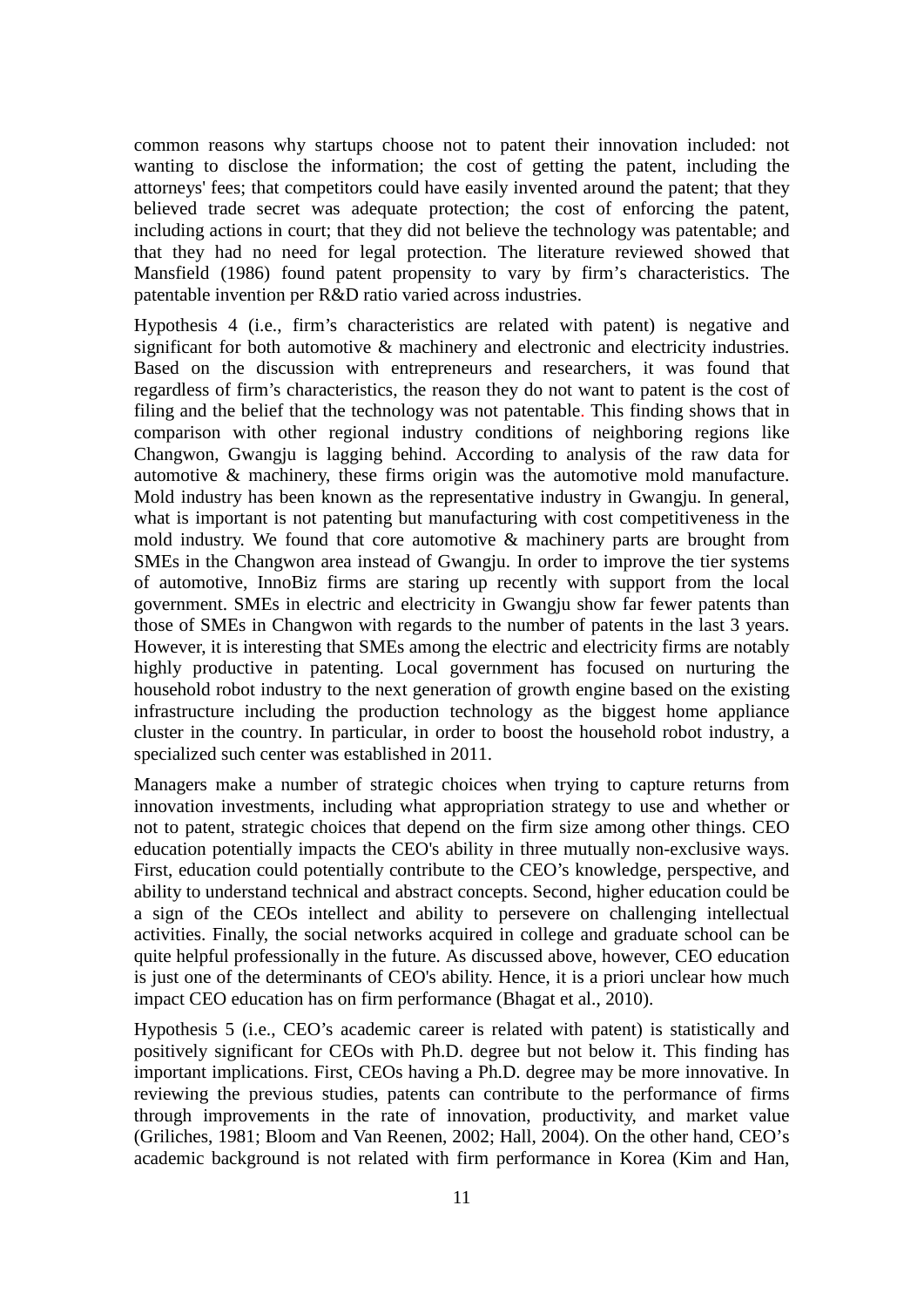2014). However, age is related in that younger CEOs are likely to perform better than older CEOs. Young CEOs likely to have higher academic degree (e.g., more that 90% CEO of Venture firms have Ph.D. in Korea) than their older counterparts. The reason for higher academic credentials in Gwangju is the presence of the phonemic industry. Photonics industry has the features and convergence with the existing industry, and is important as a basic industry with a very high scientific base.

Gwangju-Si has nurtured the photonics industry in the level of promoting the regional strategic industry since 2000 and established an international photonics industry cluster where industrial, academic, and research functions are integrated based on the hightech scientific industrial zone structure. Therefore, phonics related InnoBiz firms established by CEOs with a Ph.D. degree enhance the national photonics development technology infrastructure. As a result, the Advanced Photonics Research Institute (APRI) including the Korea Photonics Technology Institute (KPTI) was established. Based on the data, it is found that the percentage of CEOs with a Ph.D. degree is the highest in the photonic industry.

From the empirical results in this study, we note that the research fund per turnover, the number of the researchers and high caliber CEOs are positively related with patent production and statistically significant. However, InnoBiz certified firms and the firm's age are statistically insignificant. Regardless of the industry characteristics, patenting propensity is decreased.

## **5. Final Remarks**

When exploring the patenting propensity in terms of innovation type, thus, process innovation and product innovation, we cannot find any difference with respect to patenting propensity. This result implies that regardless of the technology types, patenting propensity is decreased. Of course, patents do not have the same weights regarding their impact on commercialization by using their own technologies and information. However, trends in patenting are a clear indicator of the research activity, and therefore, they cannot be neglected.

Patent propensity is related to the underlying management decision of whether to apply for patent protection for an invention or not (Marcus, 2012). Empirical findings also reveal that CEO's academic career is positively related to the patent propensity.

Surprisingly, in this study, automotive parts industry and electronic and electricity industry are less likely to have a high patent propensity. According to the information gathered through personal interviews in SMEs, those reasons can be attributed to KlA, one of the car makers in Korea, and Samsung. A look at the automotive industry's characteristics reveals/shows that it has vertically integrated structure on the center of the assembler. If a small firm as the first and /or second tier of the assembler cooperates with a car maker, this firm should follow the car maker's requirements. Therefore, small firms appear not to implement their own innovation managerial strategies. Rather, they are likely to be subordinates of the carmaker. In order words, instead of using their own innovation strategy spontaneously, SMEs mainly focus on trying to read the car maker's requirements. So, small firms are primarily interested in enhancing their comparative cost advantage. Therefore, numerous SMEs are less likely to have a high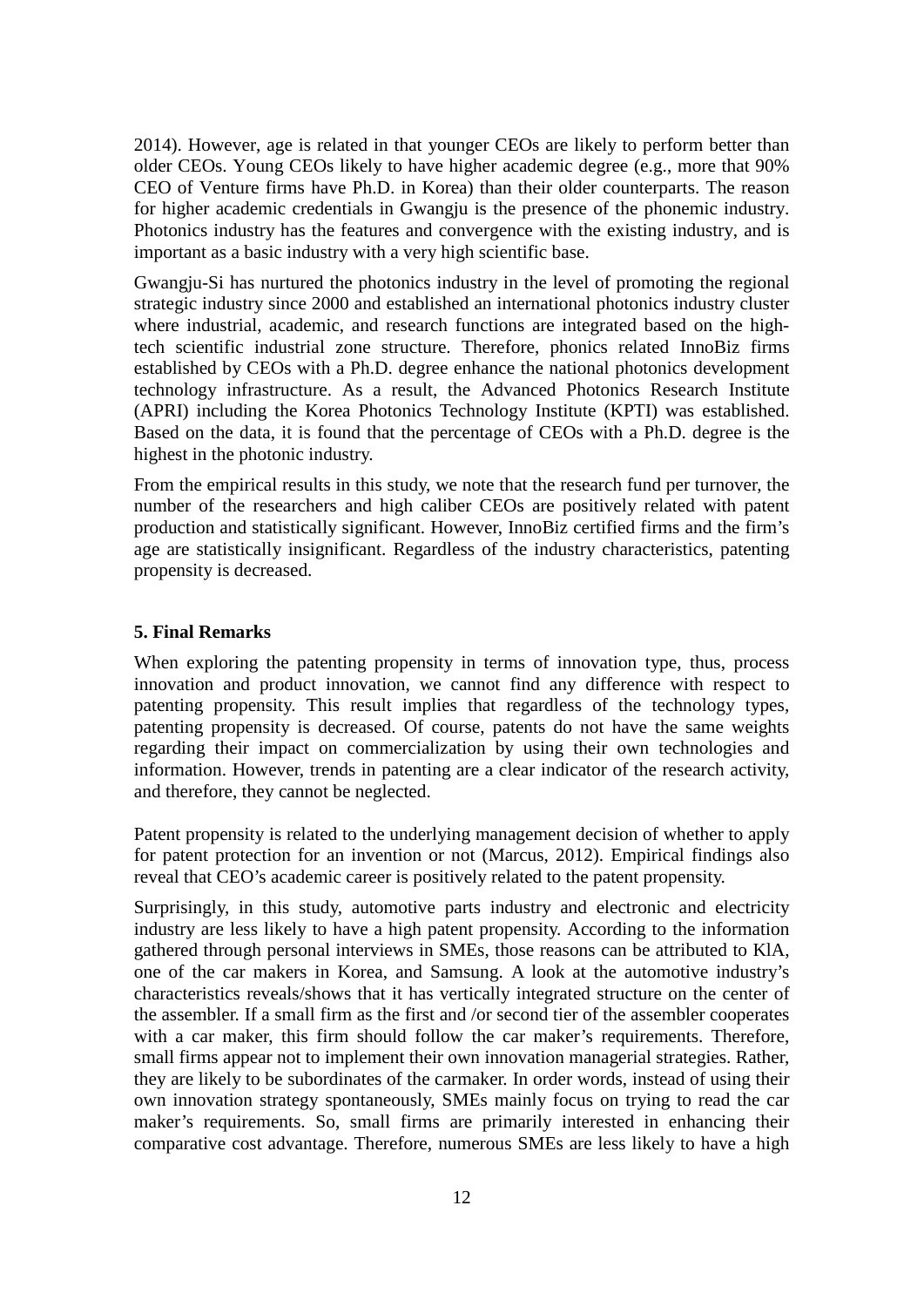patenting propensity. Another reason is that the assembler requires continuously producing the automotive parts for more than 10 years once SMEs start to make the automotive parts, regardless of the possibility of stops in assembling the car. Nevertheless, it is very hard to catch up with the development of new car models so that they should keep a line with the old products. Importantly, car makers do not like SMEs with patent propensity strategy, as indicated by the interview.

Samsung's home appliances factory is located in Gwangju. Numerous SMEs are linked to Samsung. However, following the pulling out of the appliance factory, SMEs collaborated with Samsung to change their product line since 2008. Thus, we cannot find any clustering effect from cooperative innovation from the empirical results. Gwangju is located in south of Seoul and has relatively few firms compared to other industrial cities in Korea. Expect for a large automotive firm, KIA, which is representative of the Korean automotive firms along with Hyundae, there are only a few firms. The central government has been providing support in order to ignite regional industry revitalization since the beginning of 2000. In Gwangju, the photonic industry is what is progressive. Thanks to the public policy support, the photonic industry has been fast growing since 2001. As of 2014, 364 firms are established and more than 8,000 new employment opportunities have been created over the last ten years. In that sense, those firms should be more innovative than other industry sectors. However, we cannot find evidence for higher patent propensity in the photonic industry. In addition, it is commonly known that the photonic industry is an innovative industry. So, there are many InnoBiz (innovation designated) firms in Gwangju compared with other regions in Korea. However, the findings did not reveal any significant patent propensity to serve as proxy of innovation activities even for the target InnoBiz firms at Gwangju.

Now, Korean SMEs account for 99% of all corporations and 88% of all employment. InnoBiz certificate system has aimed to accelerate the driving force of SMEs in Korea since 2001. By several supports of the innovative activities of the firms, performance should be enhanced as SMEs are in general a growth engine. Some policy implications must be drawn from the empirical results. In order to nurture SMEs, taking into consideration Korea's ecology industry systems, policy instrument touches the collaboration between large conglomerated firms and SMEs. In particular, in order to enhance the innovation of SMEs, the role of research division in the firm level should be reconsidered. Regardless of general SMEs or InnoBiz firms, we cannot find evidence of any effects on the patent propensity as innovation performance proxy from the empirical findings. With respect to the findings, InnoBiz designation for implementing the innovative activities of the SMEs should also be revised. When designating the InnoBiz firms, the CEO's academic credentials should be considered rather than the incumbent technology. Even though patent numbers by themselves do not yield anything directly related with the firm's innovation activities, they are an important indicator of the possibility of ceaseless firm growth. Overall conclusion is that innovation, no matter how it is measured, *does* boost regional economic growth as well as national one. This impact is sometimes elusive due to the relatively long-term character of the process. However, any regions that do not invest into research and development do not have a basis either for technology exploitations or for indigenous technology creation regardless of ecology system of industry in each country.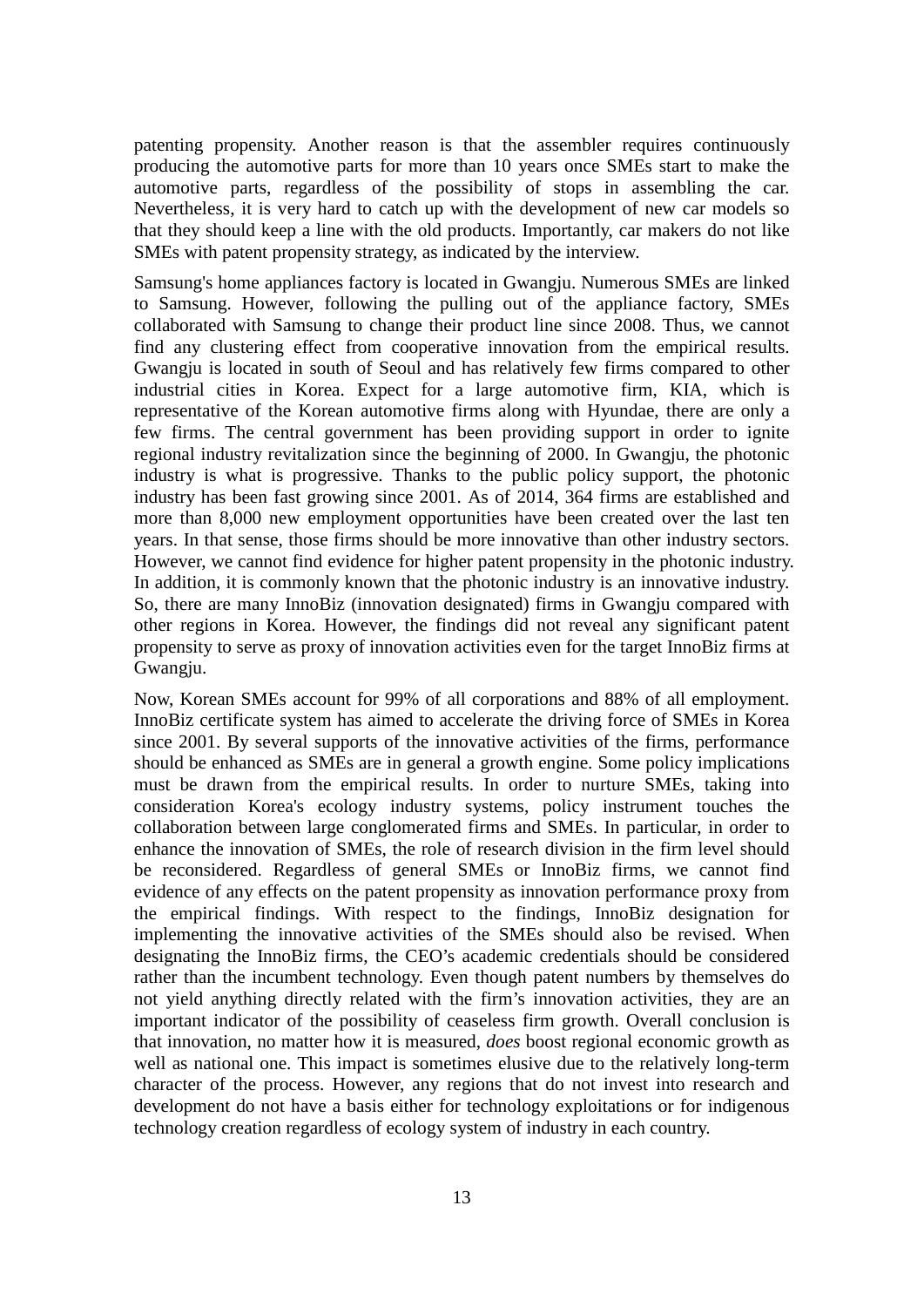#### **References**

- Argyre, N., and Silverman, B. (2004). R&D organization structure and the development of corporate technological knowledge. *Strategic Management Journal*, 25, 929- 958.
- Arora, A., and Gambardella, A. (2001). Markets for Technology and their Implications for Corporate Strategy. *Industrial and Corporate Change*, 10(2), 419-451.
- Arundel, A. and Kabla, I. (1998). What percentage of innovations are patented? Empirical estimates for European firms. *Research Policy*, 27(2), 127-141.
- Bhagat, S., Bolton, B., and Subramanian, A. (2010). CEO Education, CEO Turnover, and Firm Performance. http://www.unh.edu/news/docs/bolton\_CEOEducation.pdf
- Bloom, N., and Van Reenen, J. (2002). Patents, real options and firm performance. *Economic Journal*, 112, C97-C116.
- Bound, J., Cummins, C., Griliches, Z., Hall, B.H., and Jaffe, A.B. (1984). Who does R&D and who patents? In: Griliches, Z. (ed.), *R&D, Patents, and Productivity*. Chicago: University of Chicago Press. pp. 21-54.
- Brouwer, E., and Kleinknecht, A. (1999). Innovation output, and a firm's propensity to patent: An exploration of CIS micro data. *Research Policy,* 28(6), 615-624.
- Chabchoub, N., and Niosi, J. (2005). Explaining the propensity to patent computer soft software. *Technovation,* 25(9), 971-978.
- Cohen, W., and Levinthal, D. (1990). Absorptive capacity: a new perspective on learning and innovation. *Administrative Science Quarterly*, 35, 128-152.
- Cohen, W.M., Nelson, R.R. and Walsh, J.P. (2000). Protecting their intellectual Assets: Appropriability Conditions and Why U.S. Manufacturing Firms Patent (or Not). NBER Working Paper Series No. 7552. Cambridge MA: NBER (National Bureau of Economic Research).
- Covin, J.G. and Slevin, D.P. (1991). A conceptual model of entrepreneurship as firm behavior. *Entrepreneurship Theory and Practice*, 16(1), 7-25.
- Dean, T.J. and Meyer, G.D. (1996). Industry environments and new venture formations in U.S. manufacturing: a conceptual and empirical analysis of demand determinants. *Journal of Business Venturing*, 11(2), 107-132.
- Duguet E. and Kabla, I. (1998). Appropriation Strategy and the Motivations to Use the Patent System in France: An Econometric Analysis at the Firm Level. *Annales d'Economie et de Statistique*, 49-50, 290-327.
- Eisingerich, A.B., Rubera, G., and Seifert, M. (2009). Managing service innovation and interorganizational relationships for firm performance: to commit or diversify? *Journal of Service Research*, 11, 344-356.
- Gartner, W.B. (1990). What are we talking about when we talk about entrepreneurship? *Journal of Business Venturing*, 5(1), 15-28.
- Geroski, P. (1995). Innovation and Competitive Advantage. OECD Economic Department Working Paper No. 159, OECD Publishing.
- Granstrand, O. (1988). *Patents and Innovation – A Study of Patenting Practices and Trends in Sweden with a Brief Outlook on the US*. CIM Working Paper 1988:04. Gothenburg: Department of Industrial Management and Economics, Chalmers University of Technology.
- Granstrand, O. (1999). *The Economics and Management of Intellectual Property*. Cheltenham: Edward Elgar, Publishing.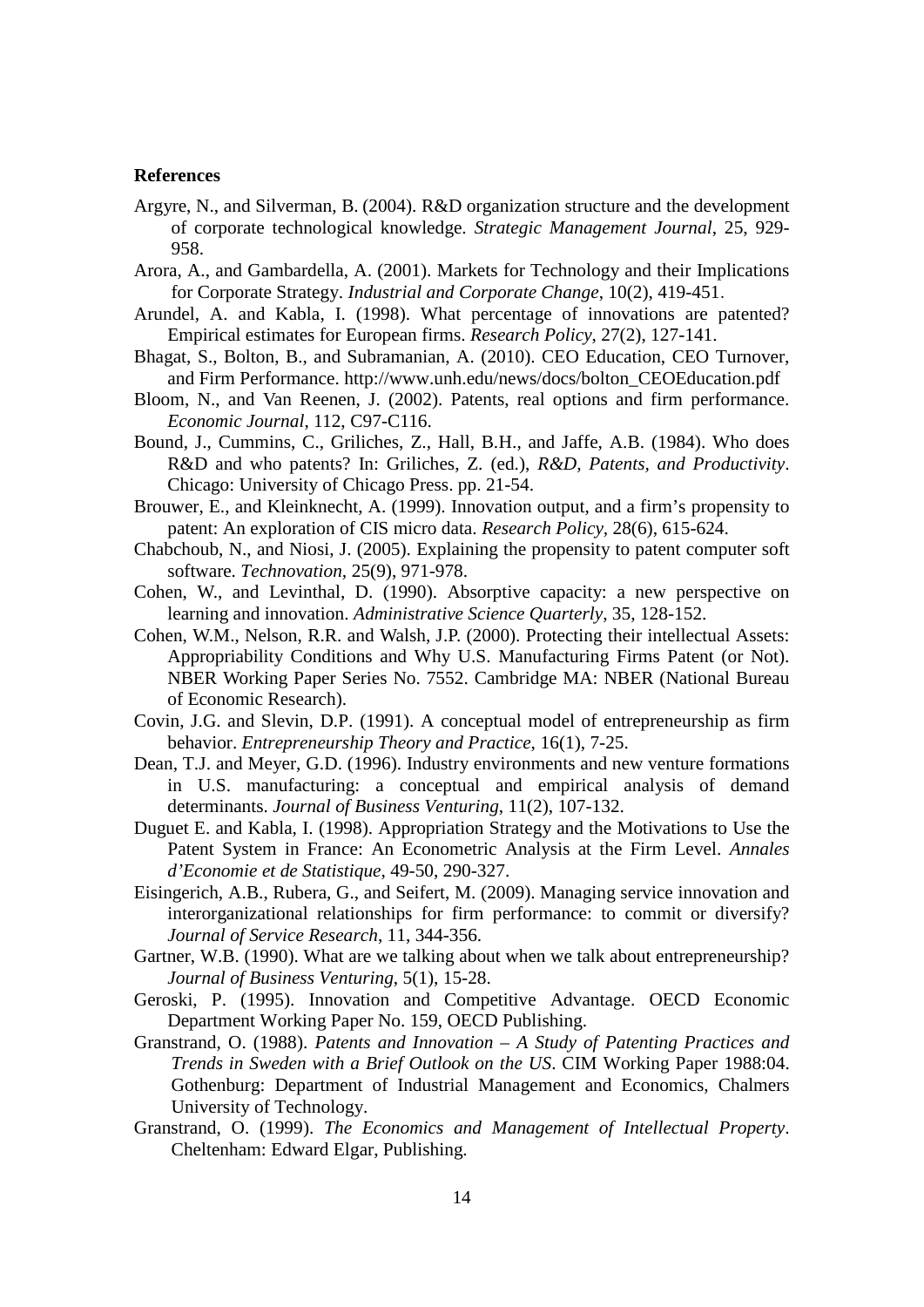Griliches, Z. (1981). Market value, R&D, and patents, *Economics Letters,* 7, 183-187.

- Griliches, Z. (1990). Patent Statistics as Economic Indicators: A Survey. *Journal of Economic Literature* 28, 1661-1707.
- Hall, B.H. and Ziedonis, R.H. (2001). The patent paradox revisited: an empirical study of patenting in the U.S. semiconductor industry, 1979–1995. *RAND Journal of Economics*, 32(1), 101-128.
- Hall, B.H. (2004). Exploring the patent explosion. *Journal of Technology Transfer,* 30, 35-48.
- Han, J.H., Lee, J.D. and Yoon, B.S. (2008). Empirical study on the network properties of innovation in cluster. *Asian Journal of Technology Innovation*, 16(2), 46-66.
- Han, J.H., Cho, D.H., Sin, J.S., and Kim, Y.B. (2011). The Causes of Sleeping Patents and the Effect of Firms' Patent Management Activities. *Journal of Korean Technology Innovation Society,* 14(4), 761-790
- Heger, D., and Zaby, A.K. (2012). [Giving away the game?:](http://ideas.repec.org/p/zbw/zewdip/12010.html) The impact of the [disclosure effect on the patenting decision.](http://ideas.repec.org/p/zbw/zewdip/12010.html) *[ZEW Discussion Papers](http://ideas.repec.org/s/zbw/zewdip.html)* 12-010.
- Holgersson, M. (2012). Patent management in entrepreneurial SMEs: a literature review and an empirical study of innovation appropriation, patent propensity, and motives. *R&D Management Journal,* 43(1), 21-36.
- Hoffman, K., Parejo, M., Bessant, J., and Perren, L. (1998). Small firms, R&D technology and innovation in the UK: A literature review. *Technovation*, 18(1), 39- 55.
- Hsu, D., and Ziedonis, R. (2008). Patents as quality signals. W*orking Paper*, Wharton Business School.
- Kim, J.H. and Han, J.H. (2014). Differentiated Effects of Product Strategy and CEO Characteristics on Venture Firms` Growth: The Moderating Role of Organizational Life Cycle Stage. *Journal of Technology Innovation*, 22(1), 25-58.
- Lerner, J., and Wulf, J. (2007). Innovation and Incentives: Evidence from Corporate, R&D. *Review of Economics and Statistics,* 89(4), 634-644.
- Levin, R.C., Klevorick, A.K., Nelson, R.R., and Winter, S.G. (1987). Appropriating the returns from industrial research and development. *Brookings Papers on Economic Activity*, 3, 783-820.
- Mansfield, E. (1986). Patents and innovation: an empirical Study. *Management Science*, 32, 2, 173-181.
- Marcus, H. (2012). Patent management in entrepreneurial SMEs: a literature review and an empirical study of innovation appropriation, patent propensity, and motive. *R&D Management*, 43(1), 21-36.
- Nicholas, T. (2011). Did R&D firms used to patent? Evidence from the first innovation surveys. *The Journal of Economic History*, 71(4), 1029-1056.
- Lotti, F., Santarelli, E. and Vivarelli, M. (2009). Defending Gibrat's law as a long– run regularity. *Small Business Economics,* 32, 31- 44.
- Lowe, R.A. (2001). The role and experience of start-ups in commercializing University invention. In G. Libecap (Ed.) *Entrepreneurial inputs and output*. Amsterdam: JAI Press.
- Pavitt, K. (1982). R&D, patenting and innovative activities: a statistical exploration. *Research Policy*, 11(1), 33–51.
- Rassenfosse, G. (2012). How SMEs exploit their intellectual property assets: evidence from survey data. *Small Business Economics*, 39(2), 437-452.
- Roger, M. (2004). Networks firm size and innovation. *Small Business Economics*, 22,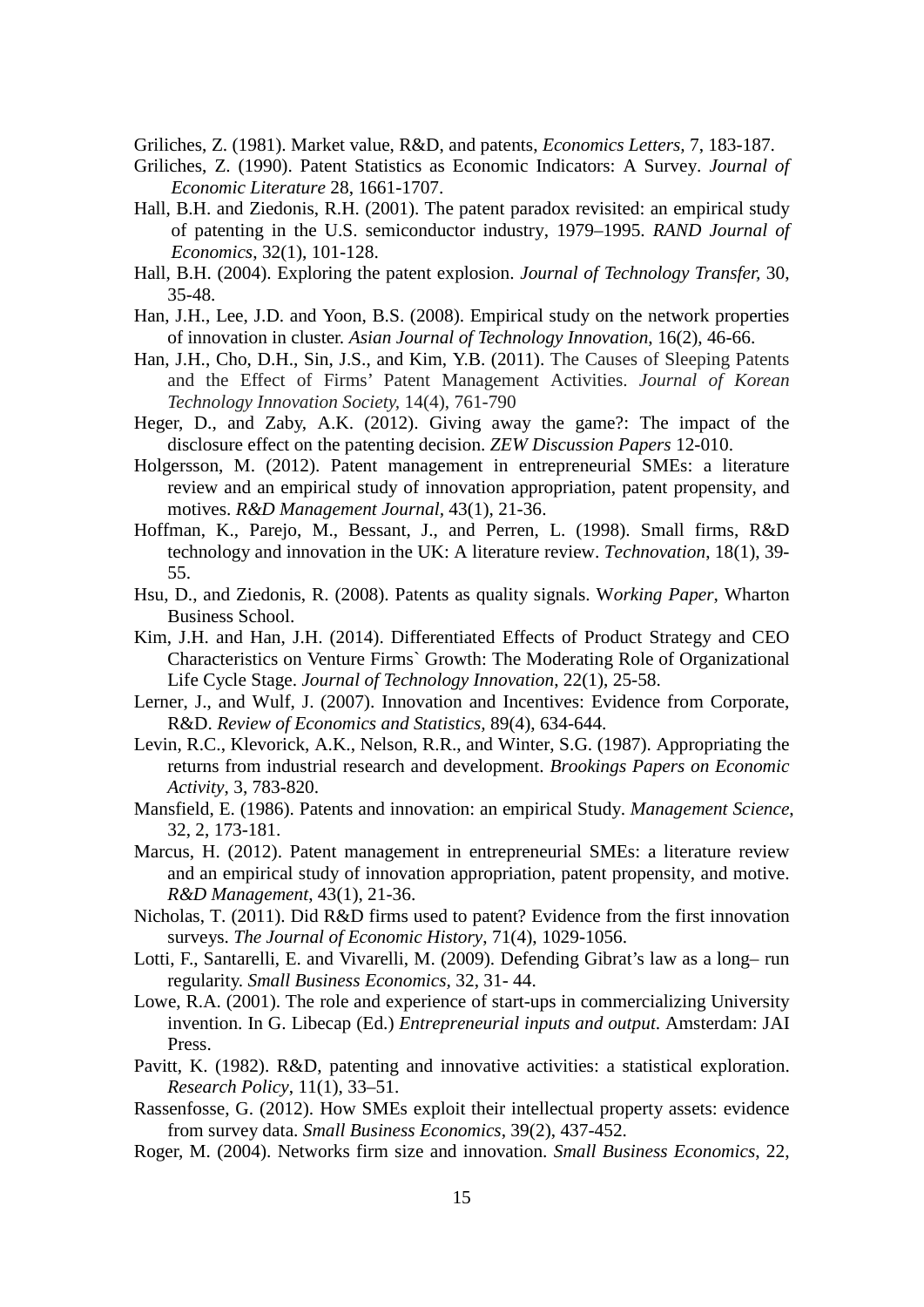141-153.

- Scherer, F.M. (1983). The propensity to patent. *International Journal of Industrial Organization*, 1(1), 107–128.
- Sutton, J. (1997). Gibrat's legacy. *Journal of Economic Literature*, 35, 40-59.
- Teece, D.J. (1986). Profiting from technological innovation: implications for integration, collaboration, licensing and public policy. *Research Policy*, 15, 6, 285- 305.
- Thumm, N. (2004). Motives for patenting biotechnological inventions; an empirical investigation in Switzerland. *International Journal of Technology Policy and management,* 4(3), 275-285.
- Williams, C. and Lee, S.H. (2009). Exploring the Internal and External Venturing of Large R&D Intensive Firms. *R&D Management*, 39(3), 231-246.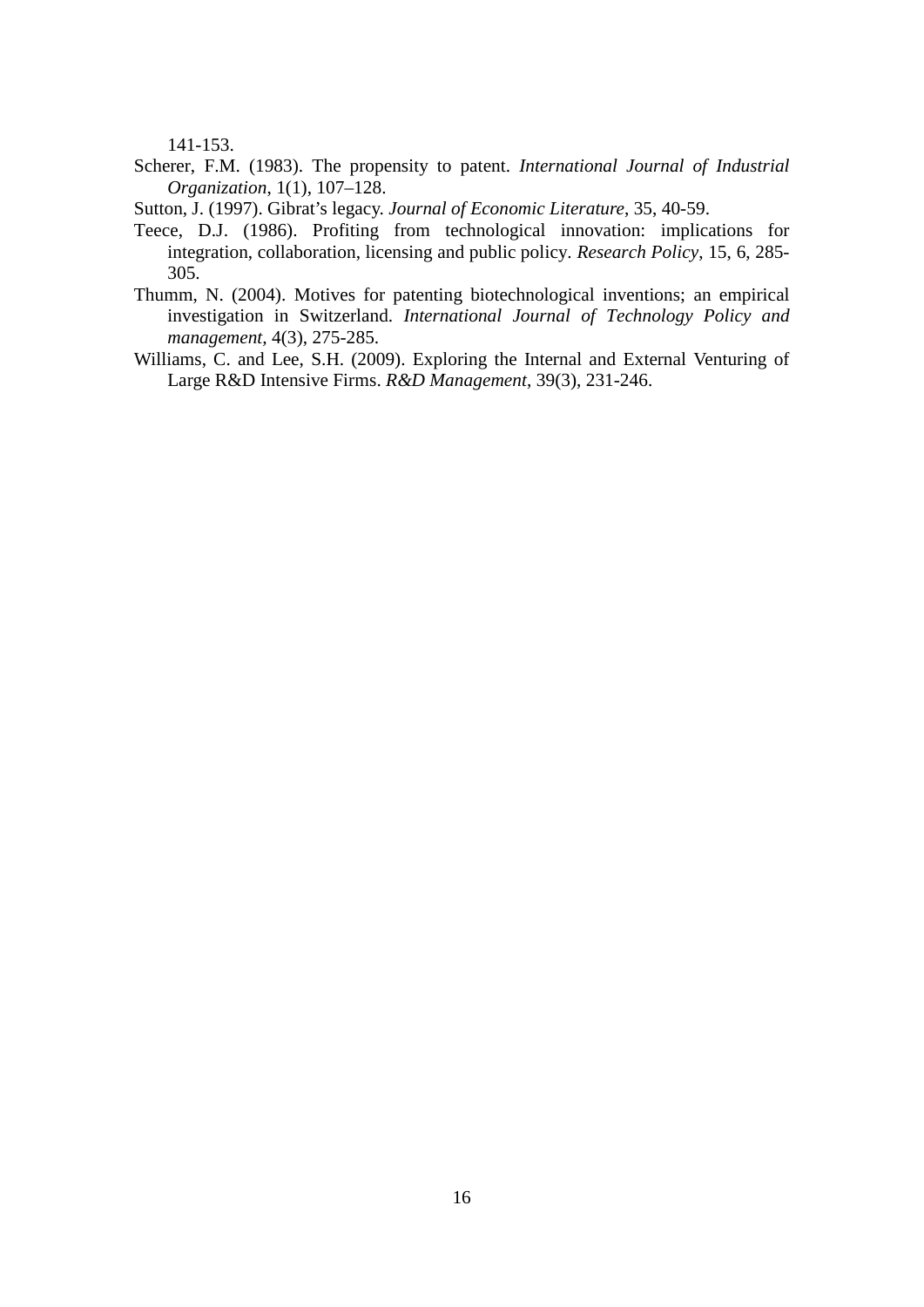| Variables                |                                                                    | Frequency | Percent<br>(% ) | Cumulative<br>Frequency |
|--------------------------|--------------------------------------------------------------------|-----------|-----------------|-------------------------|
| Industry                 | Industry 1<br>(automotive and machinery)                           | 151       | 58              | 151                     |
|                          | Industry 2<br>(Electronic and Electricity)                         | 51        | 19              | 202                     |
|                          | Industry 3<br>(photonic)                                           | 61        | 23              | 263                     |
| InnoBiz                  | 1 (When a firm is InnoBiz, then<br>1, otherwise 0)                 | 112       | 43              | 263                     |
|                          | $\Omega$                                                           | 151       | 57              | 151                     |
| Firm age                 | $1 \sim 10$ years                                                  | 109       | 42              | 109                     |
|                          | $11 - 20$ years                                                    | 122       | 45              | 231                     |
|                          | More than 21                                                       | 32        | 13              | 263                     |
| <b>Research Division</b> | 1 (When a firm has research<br>division then $1$ , otherwise $0$ ) | 84        | 32              | 263                     |
|                          | $\Omega$                                                           | 179       | 68              | 179                     |
| Patents                  | $1 - 10$                                                           | 74        | 28              | 256                     |
|                          | More than 11                                                       | 10        | 0.4             | 263                     |
| CEO Academic<br>degree   | Master Degree or below                                             | 235       | 89              | 235                     |
|                          | Ph.D. Degree                                                       | 28        | 11              | 263                     |

Table 1. The frequency distribution of the categorical variable (n=263)

| Table 2. Summary statistics of variables and their measurement |  |  |  |  |  |  |
|----------------------------------------------------------------|--|--|--|--|--|--|
|----------------------------------------------------------------|--|--|--|--|--|--|

|                 |                                                                                        |       | Std    | Mini | Maxi   |
|-----------------|----------------------------------------------------------------------------------------|-------|--------|------|--------|
| Variable        | Definition of variables                                                                | Mean  | Dev    | mum  | mum    |
| Patent          | Number of patent created during<br>3years (dependent variable)                         | 1.76  | 3.64   | 0.00 | 28.00  |
| <b>Res Fund</b> | Total research expenditure (in 1,000<br>KW)                                            | 54802 | 175621 | 0.00 | 141696 |
| Ind Code 1      | Automotive parts and machinery,<br>dummy                                               | 0.25  | 0.43   | 0.00 | 1      |
| Ind Code2       | Electronic and Electricity industry,<br>dummy                                          | 0.19  | 0.40   | 0.00 | 1      |
| Ind Code3       | Photonic industry, dummy                                                               | 0.23  | 0.42   | 0.11 | 1      |
| InnoBiz         | Innovative firm certificated by<br>government                                          | 0.43  | 0.50   | 0.00 | 1      |
| Firm age        | SMEs age, the number of years the<br>firm has been in existence from its<br>foundation | 12.59 | 6.07   | 2.00 | 32.00  |
| Res Div         | Research division within SMEs,<br>dummy                                                | 0.32  | 0.47   | 0.00 | 1      |
| Researcher      | Number of researcher working at<br>research division                                   | 1.59  | 3.35   | 0.00 | 21     |
| $CEO$ deg1      | CEO graduated from under<br>university, dummy                                          | 0.48  | 0.50   | 0.00 | 1      |
| CEO deg2        | CEO has Ph.D., dummy                                                                   | 0.11  | 0.31   | 0.00 | 1      |
| Employees       | Number of employee                                                                     | 35.59 | 45.54  | 1.00 | 303    |

Note: Other industries and high school degree are reference categories.